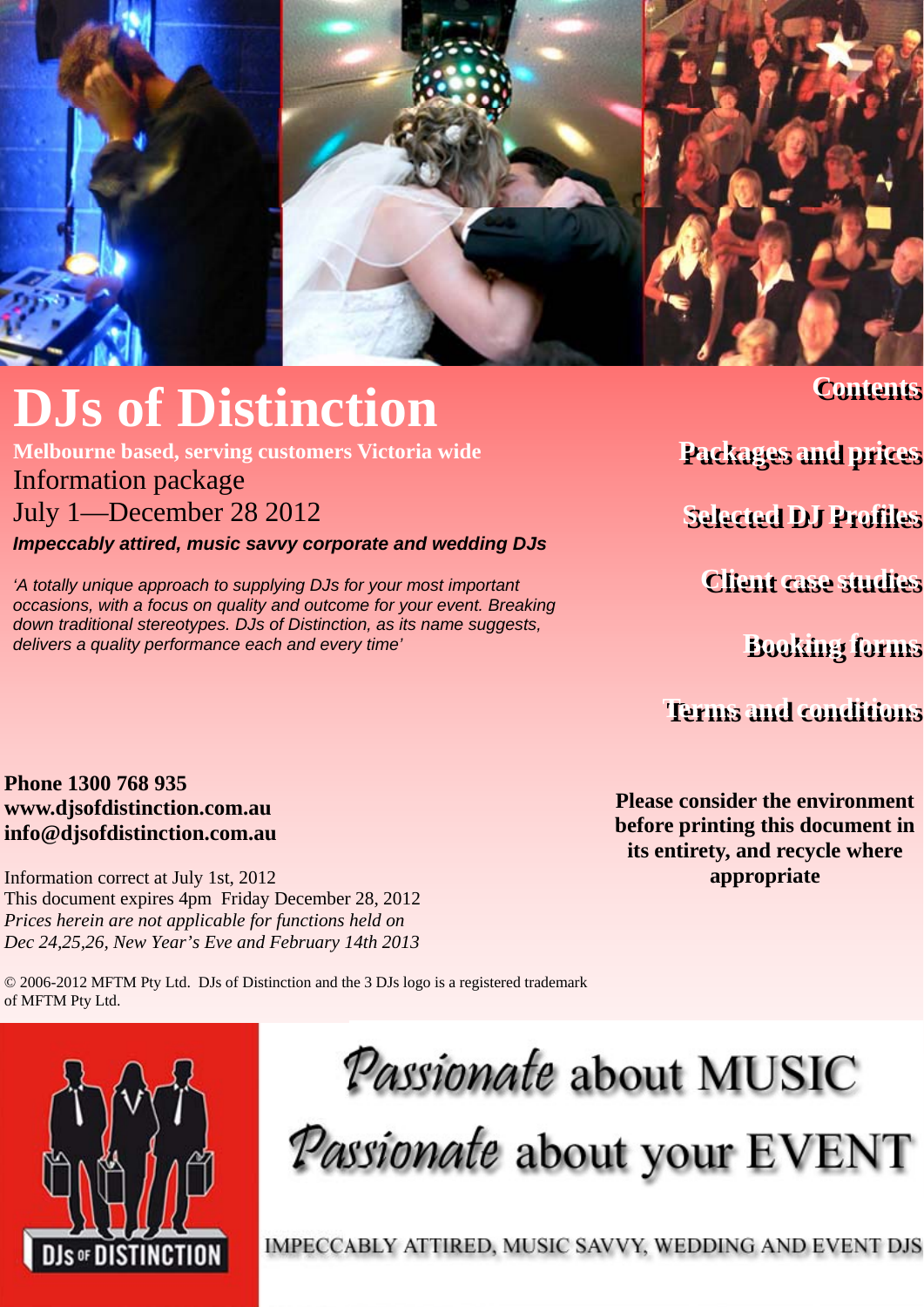*Thank you for considering us for your special event.*  In this electronic brochure you'll find everything you will need to make a decision about which kind of DJ package best suits your needs. We've tried to cover as many kinds of client requirements as possible, but please don't hesitate to call or email us if you want to discuss your specific requirements.



Phone 1300 768 935—info@djsofdistinction.com.au

DJs of Distinction is a Premium Grade supplier of DJ talent to clients and organisations of all kinds. We're not the kind of company who sends out a randomly chosen DJ from a pool, nor do we try to pass off DJs who are still learning their craft as fully-fledged professionals.

We work tirelessly to breakdown the traditional stereotypes associated with hiring a DJ and so we only hire talented, music and event-savvy individuals who strive for excellence.

Our equipment is modern and we're constantly updating so as to keep at the leading edge of technology. We have an extensive music library which all of our DJs can draw upon so they can deliver the style of music you desire.

While not considered 'cheap', our packages do represent excellent value for money—especially when you consider the individual and collective experience that you tap when you hire one of our DJs for your next event.

| In this brochure                                                    | Page |
|---------------------------------------------------------------------|------|
| <b>DJ Packages-Basic and Deluxe</b>                                 | 3    |
| <b>Platinum package-Combined DJ and live entertainment</b>          | 4    |
| 80s Themed package                                                  | 5    |
| <b>Bar and Bat Mitzvah package</b>                                  | 6    |
| <b>Meet some of our DJs-Biographies</b>                             | 7    |
| Client case studies—How we've helped all kinds of events            | 11   |
| <b>Commonly asked questions and their answers</b>                   | 16   |
| Booking Agreement—Fill this in and fax it back to confirm a booking | 17   |
| <b>Credit card payment authority form</b>                           | 19   |
| <b>Terms and conditions of hire</b>                                 | 20   |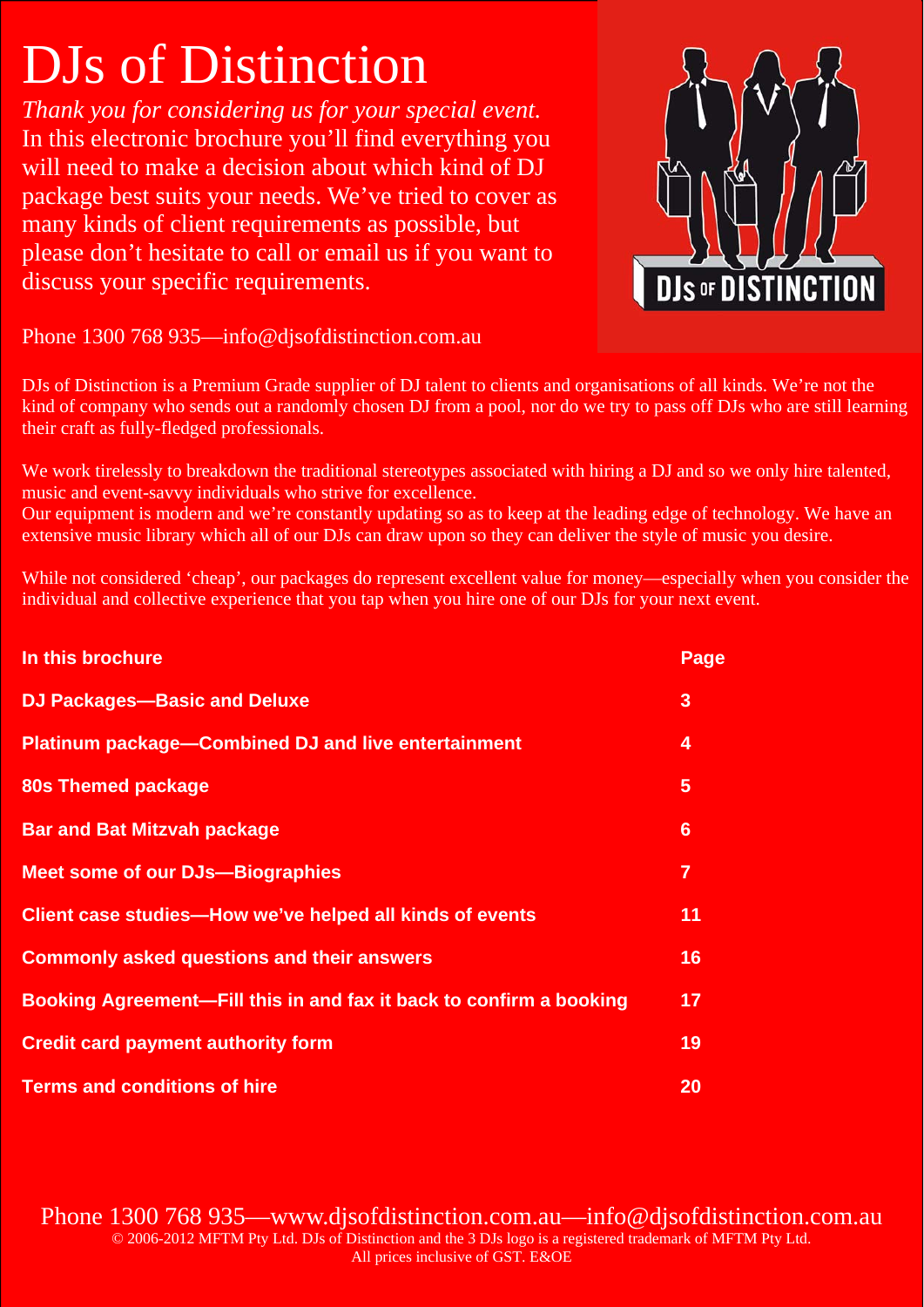## Package Pricing

## DJ Packages

### **Basic DJ Package**

Entertains up to 150 guests (Subject to venue size) *Ideal for small to medium occasions hosted in restaurants, cafes, small to medium reception centres, house and garage parties and some marquees* 

Features: Dual CD variable speed DJ system with 600 Watt sound system Floor level bass speakers and/or active sub-woofer \* Treble speakers on stands Standard lighting arrangements appropriate for the occasion *(Typically 1-2 special effects and 1-2 static light arrangements)*  Professional DJ Wireless microphone for formalities Up to 5 hours function time **Package price \$595.00 Incl GST** 





### **Deluxe DJ Package**

Entertains up to 500 guests (Subject to venue size) *Ideal for medium to large sized occasions in reception centres, large halls, larger marquees, ballrooms and hotels* 

Features: Dual CD variable speed DJ system with 2000 Watt sound system Floor level bass speakers and/or active sub-woofer \* Treble speakers on stands Standard lighting arrangements appropriate for the occasion *(Typically 2-3 special effects and 1-3 static light arrangements)*  Professional DJ (DJ can also do basic MC duties) Wireless microphone for formalities Up to 5 hours function time

### **Package price \$795.00 Incl GST**

All package pricing is subject to simple access, ground-level load-in with **minimum 2 hour guaranteed prior-access time**. Additional fees may apply for difficult to access venues, upstairs venues without lifts, venues more than 40km from CBD over-road or where very short setup and/or take-down time windows are specified

\* Speaker requirements are determined on a case-by case basis depending on location and sound requirements for each function.

### Phone 1300 768 935—www.djsofdistinction.com.au—info@djsofdistinction.com.au

© 2006-2012 MFTM Pty Ltd. DJs of Distinction and the 3 DJs logo is a registered trademark of MFTM Pty Ltd. All prices inclusive of GST. E&OE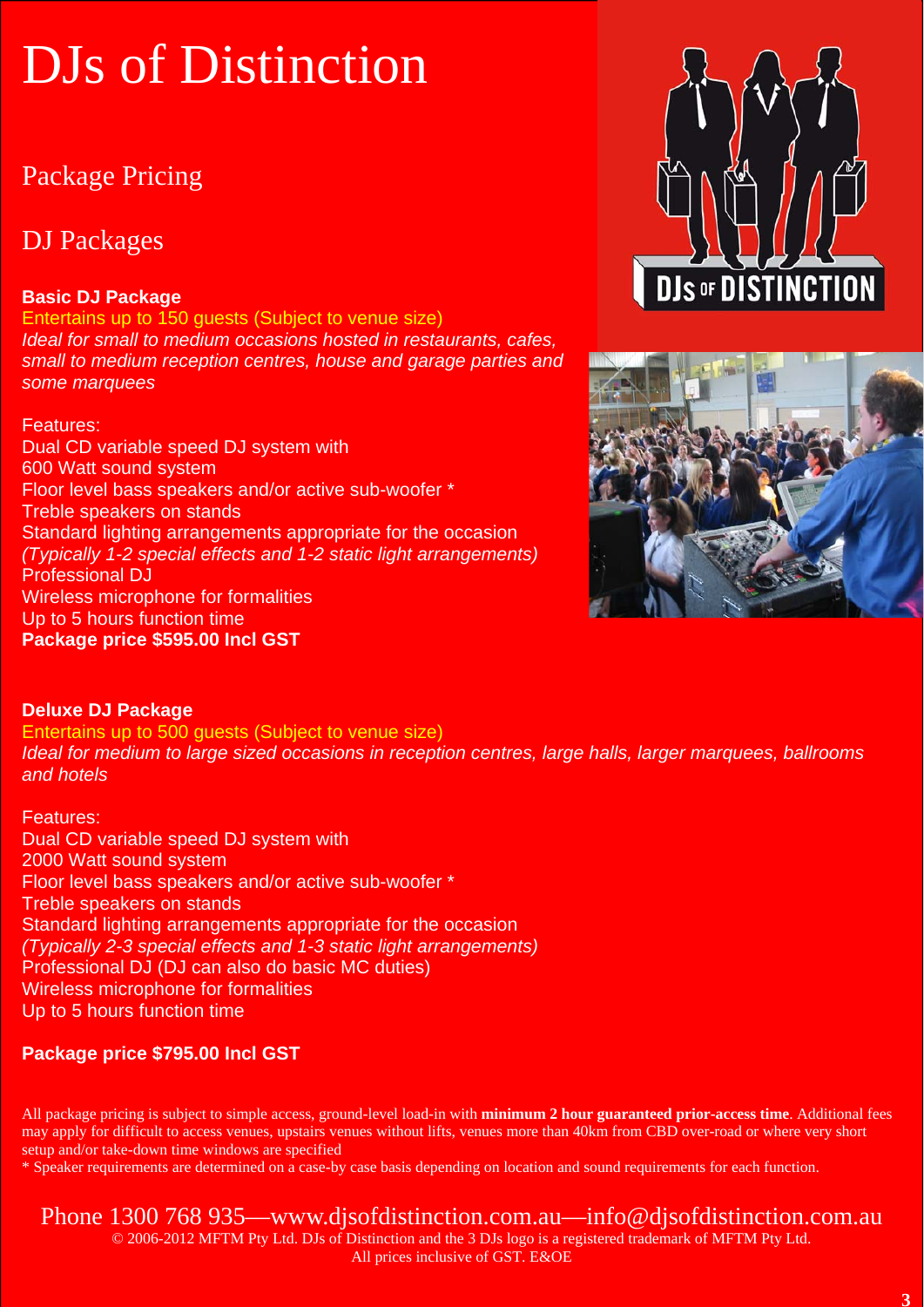## Package Pricing

## DJ and Live Entertainment combination packages

Add an extra element of elegance to your occasion by combining

### **Platinum packages**

Entertains up to 150 guests (Basic DJ package) or up to 500 guests (Deluxe DJ package) (Subject to venue size)

The Platinum package combines a one hour performance of one of the following:

- A Solo Pianist or a Solo Harpist (Choice of either)
- A string quartet
- A two or three-piece Jazz band
- An instrumental Latin three-piece band

With one of our DJ packages





The Live entertainment is perfect for your pre-dinner drinks or for your ceremony. Both forms of entertainment need not be at the same location making this package extremely flexible and great value for money.

### **Platinum package featuring a Solo Pianist\* or Solo Harpist:**

With Basic DJ package—\$990.00 inc GST With Deluxe DJ package—\$1100.00 inc GST

### **Platinum package featuring a String Quartet:**

With Basic DJ package—\$1300.00 inc GST With Deluxe DJ package—\$1450.00 inc GST

**Platinum package featuring a Jazz Band :** 

With Basic DJ package—\$1400.00 inc GST With Deluxe DJ package—\$1600.00 inc GST

### **Platinum package featuring a Latin Band:**

With Basic DJ package—\$1500.00 inc GST With Deluxe DJ package—\$1700.00 inc GST

### **Other live performance options are available as well as extended performance times**

*Please enquire with our office for available live acts and performance configurations Platinum Package live entertainment provided by Music for the Masses—www.18004music.com*

*\* Keyboard and amplified speaker will be supplied for venues where no in-place piano exists* 

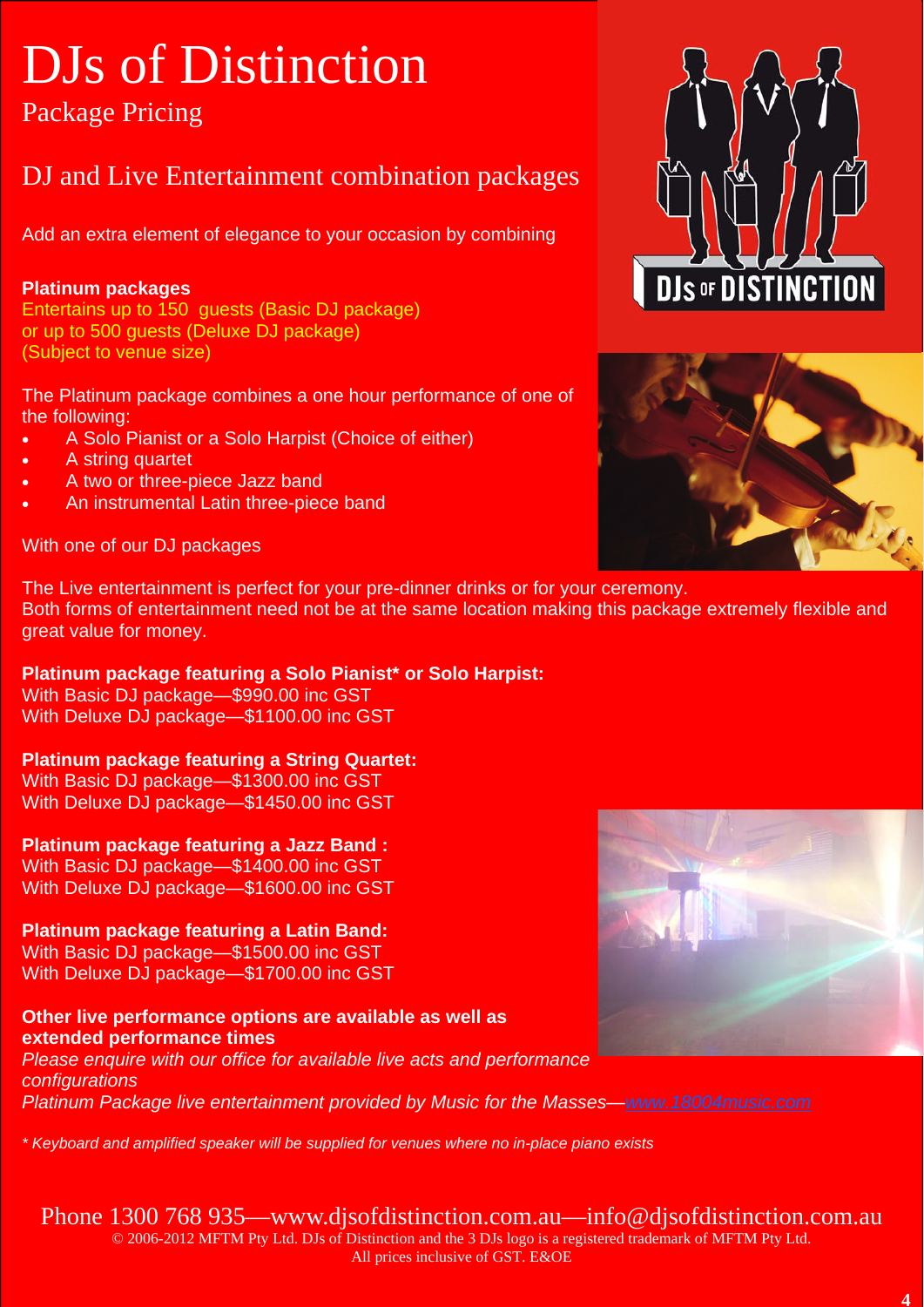## Package Pricing

### Themed Packages

### **80s themed package**

**Celebrate your next event with all things daggy! Taking the best (Or the worst depending on your point of view) of all things 80s and rolling them into one package, DJs of Distinction offers this ultimate 80s night.** 

*Suitable for almost every occasion the 80's themed package entertains up to 200 guests.* 

Features:

- DJs of Distinction Basic DJ package
- One hour of 80s trivia
- Music Videos on the projection screen

Much more than someone simply playing 80s songs all night, the 80s themed package is totally interactive, totally daggy and totally fun!

Start your event with our 80s montage on the big screen—exclusive to DJs of Distinction our 80's montage is a bit like channel-surfing your way through the 80s—re live all those moments from film and TV, with video-bites of classic (And some not-so classic) TV shows, movies and advertisements from the 80s, all the while our DJ plays the classic 80s tunes. How many of the clips do you remember? *(Approx 1 hr)* 

Then we move into the 80s trivia with our trivia host—making full use of the sound and vision we provide our 80's trivia is much more than a person standing there asking questions: we've got sound bites and video clips for more than half of the questions. Played as either a teams or individual event the trivia portion will test your memory of events past. *(Approx 1 hr)*

Finally we move into the DJ and VJ part of the event—playing approximately 50% of the night's music from video clips on the big screen, the party transforms into a trip down memory lane as you boogie the night away to the 80s classics. *(Approx 3 hr)*

The 80s package has specific floorspace and headroom clearance requirements which we will discuss with you when enquiring. We will supply two staff to run this package.

**Price commences at \$1100.00 inc GST and includes all equipment including video projector and screen, DJ and VJ equipment.** *Does not include prizes, giveaways and theme props.* 



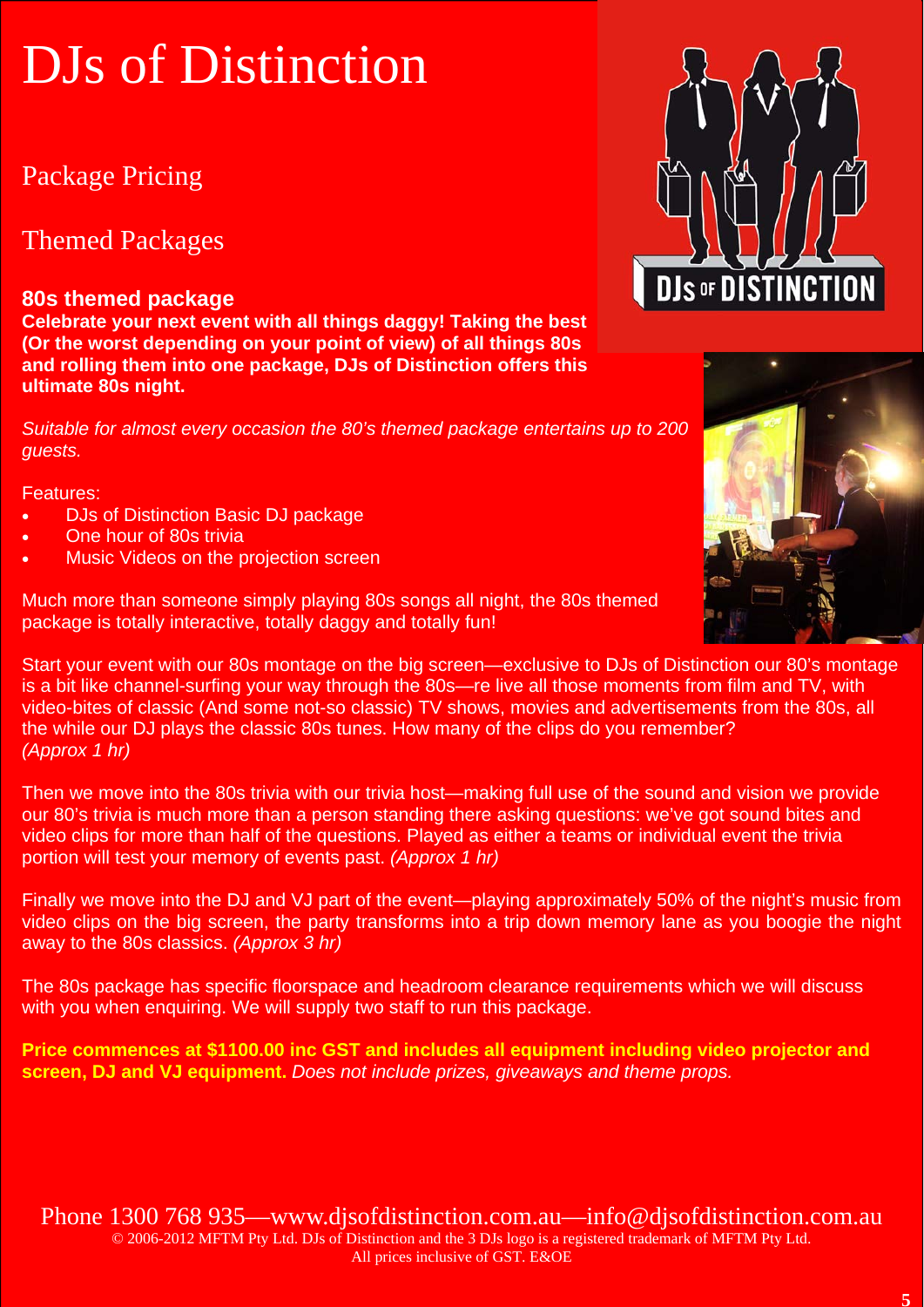Package Pricing

## Bar and Bat Mitzvah package

**How about a DJ of Distinction for your Bar and Bat Mitzvah** - *Mazel Tov!* 

If you're planning your Son's Bar Mitzvah or your Daughter's Bat Mitzvah no doubt you've considered the importance of the entertainment - the right mix of traditional music along with some music to keep the youngsters entertained.

Naturally you want the entertainment to include parents, aunts and uncles as well. Even the possibility of some line dancing and the ability to make requests?

What about other activities? Games and other entertainment? Should you simply have a "Disco" or should your event big a larger production?

DJs of Distinction can help with these and other questions when planning your event.

We can provide either our specialty Bar/Bat Mitzvah package or one of our standard DJ packages which of course provides music for all ages. Alternatively, with the assistance of our live music partners we can provide a lavish affair with many and varied entertainment options!

Consider the possibilities - You can have character actors greet your guests, roller skating waitresses taking your food and beverage orders, fire eaters, jugglers, clowns, face painters, impersonators, sing-a-longs, dance-a-longs, pinball machines, Karaoke and many many more kinds of entertainment, or you can simply choose one of our standard DJ packages and we'll stick to the tried and true DJ formula for all ages.

Our Compares can conduct games (Please see the list at our website) and the DJ can spin the tunes, or feel free to take our game ideas and adapt them for your own use.

Our Bar and Bat Mitzvah specialty package include a DJ as well as dedicated compare / host to run the entire event as well as any games etc. The packages also include one glow product per attendee and props as necessary for the games we run. Prizes for games and other give-aways are not included.

### **DJs of distinction Bar and Bat Mitzvah specialty package is from \$1100.00 incl GST**

**Includes: DJ package, 2 staff members (DJ and Dedicated MC/Host) and one glow product per attendee. Other options are available at additional cost, please enquire with us.**

For further details please contact our office so we may discuss the specifics of your upcoming event



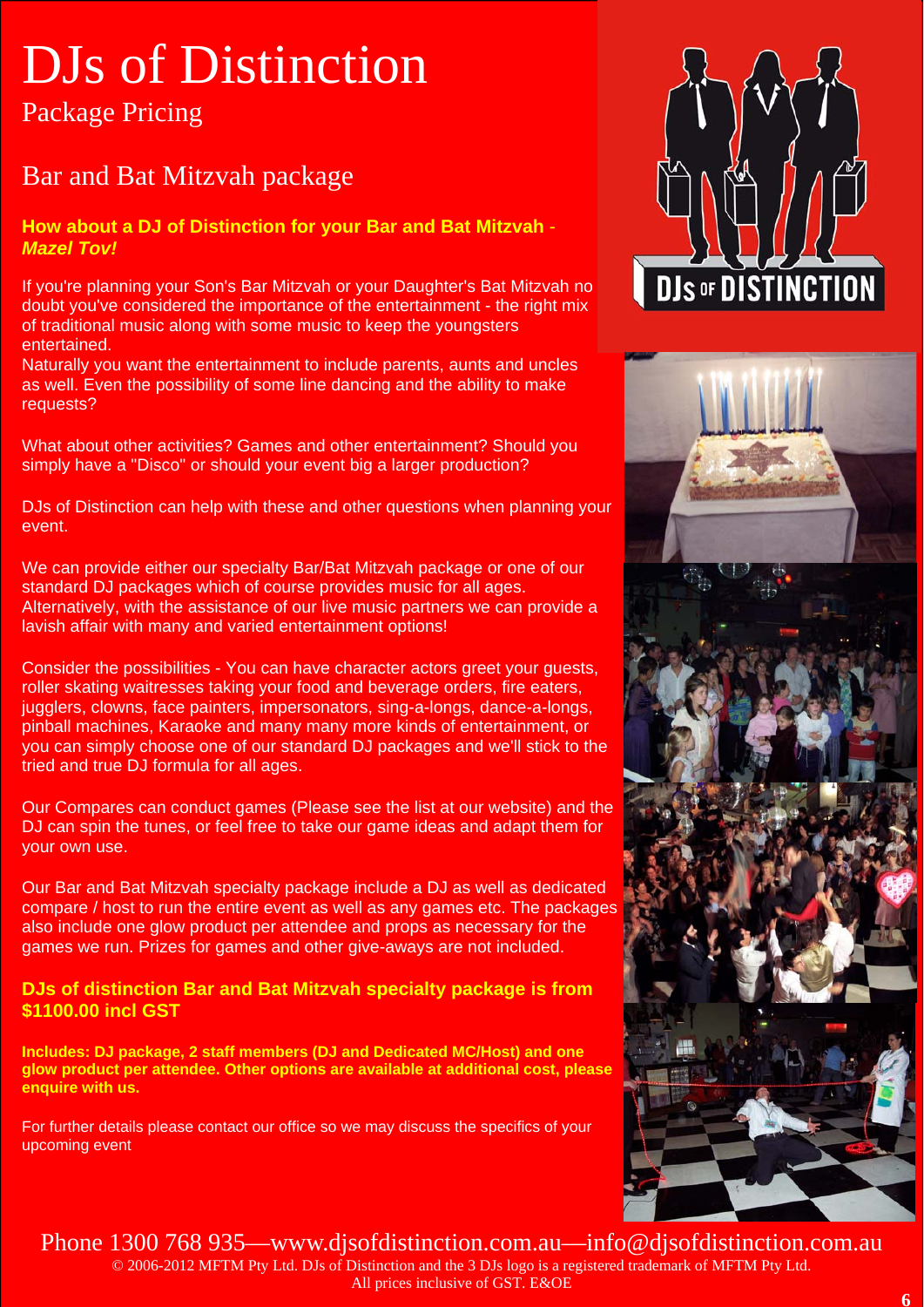## DJs of Distinction Selected DJ Biographies

### **Joe Becker**



### *Details supplied by DJ*

Name: Joe Becker



Function experience: Bar Mitzvahs, Kids Parties, Sporting club events, Weddings, corporate functions,  $30<sup>th</sup>/40<sup>th</sup>/50<sup>th</sup>$ , Master of ceremonies, 18ths and 21sts, cafes, pubs and clubs

### **DJs of Distinction recommendation:**

Equally at home with a group of kids or a high-brow wedding, Joe brings a depth of knowledge of music as well and many years experience "At the coalface".

Joe is one of our most requested DJs and therefore can be booked out well in advance

Confident with a microphone without seeking to be the centre of attention, Joe is as accomplished speaking in front of a group as he is entertaining them.

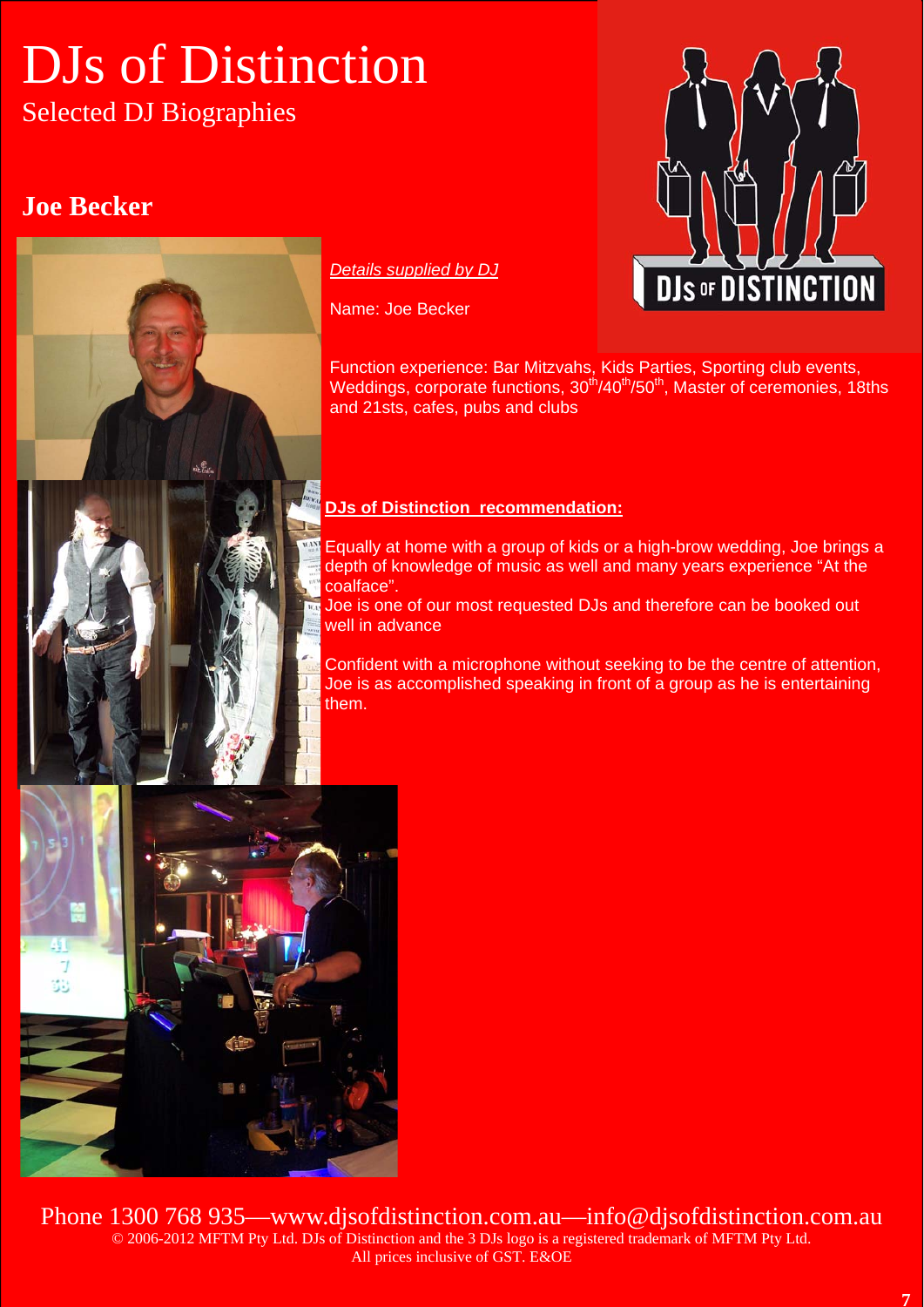## DJs of Distinction Selected DJ Biographies

## **Ivan and Rhonda**



### *Details supplied by DJs*

Name: Ivan and Rhonda

Function experience: sporting club events weddings, corporate functions,  $30<sup>th</sup>/40<sup>th</sup>/50<sup>th</sup>$ , Master of Ceremonies, 18ths and 21sts, cafes, pubs and clubs

### **DJs of Distinction recommendation:**

Ivan is a singer / guitarist / Entertainer bringing with him the ability to entertain a crowd. Having two DJs is a definite bonus when it comes to getting the

crowd dancing.

Best known for their crowd involvement routines including (But not limited to) Their "YMCA" routine as well as other well known singers such as Elvis, Ivan isn't your 'wallflower' kind of DJ, complete with props Ivan will get the crowd dancing along with all the party favourite tracks

Ivan has been in the entertainment industry for 20years, Including : Singer /guitarist in a rock band, M.C. Actor in a Television series, host of CH 31 shows, Theatre actor.

Rhonda brings with her a knowledge of all musical styles including 1940`s to Now. "Queen" said it best" We Will Rock You"

Typically Ivan and Rhonda are a 2 DJ team (Same price—2 DJs)

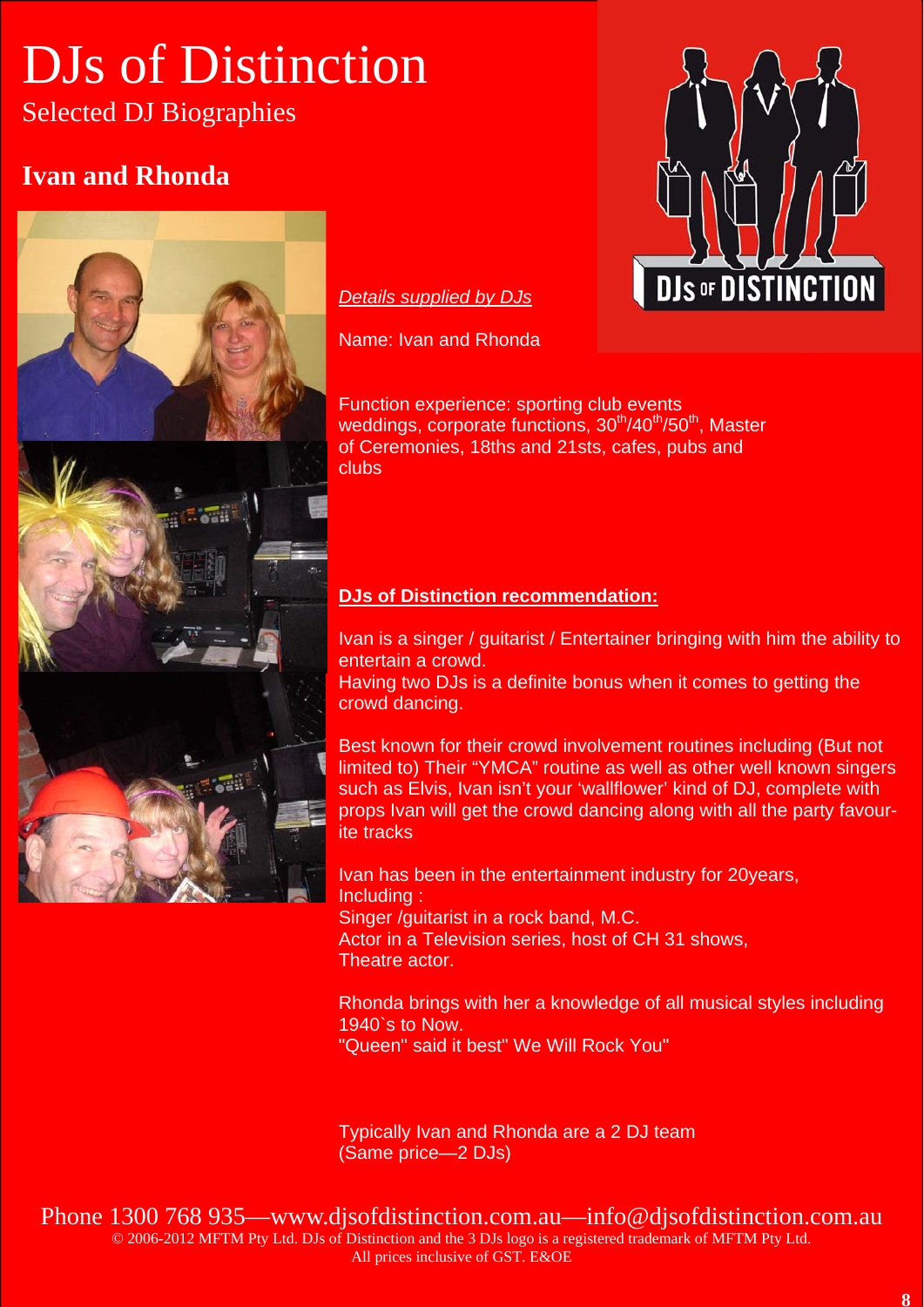## DJs of Distinction Selected DJ Biographies

**Paul**





### *Details supplied by DJ*

Name: Paul Keutmann

Paul started playing music at the age of 5 and has never been without music in his life since.

First trumpet then piano, guitar, bass and for the last few years he has been giving the drums a go.

It was while he was studying Jazz music as a vocalist in 2000 that Paul decided to learn the art of DJ ing not only because he could make use of his enormous and diverse music collection but also learn to play music from another perpective.

It was cassette tapes and vinyl in the 80's, CD's in the 90's and now in the new

millennium Paul has got terabytes of hard disk space filled with music from the classical trills of Hildagard von Bingen to the wall shaking boom of Pendulum Drum and Bass.

Paul can cater for a diverse range of age and genre and knows that family get togethers and weddings require a sensitive ear over dinner and the right tunes to get Grandma and Grandpa on the dance floor.

He also knows how much fun can be had with some funky phat electro house tunes, breaks and trance from many hours spent on the dance floor sweating and earning his two step stripes.

Paul has eclectic tastes as well as a good commercial sensibility and with over 80,000 tracks at his fingertips would be more than happy to mix up a good party.

So if you like Jazz, Rock, Metal, Alternative, Blues, House, Trance, Breaks, Latin, World Music, Folk, R&B or Hip Hop then Paul is sure to have at least some of the track you know and love.

And if he doesn't have your specific music selection he is more than happy to try and get those tracks for your event.

### **DJs of Distinction recommendation:**

We find Paul to be a very well presented, well spoken performer who always puts the customer first. His music knowledge and ability to read the crowd will ensure you and your customers have an excellent party. Paul is equally comfortable with younger groups as he is with more mature audiences.

*Paul's availability is limited to weekends only, and due to his popularity is often booked well ahead of function date, therefore please enquire early as to availability.*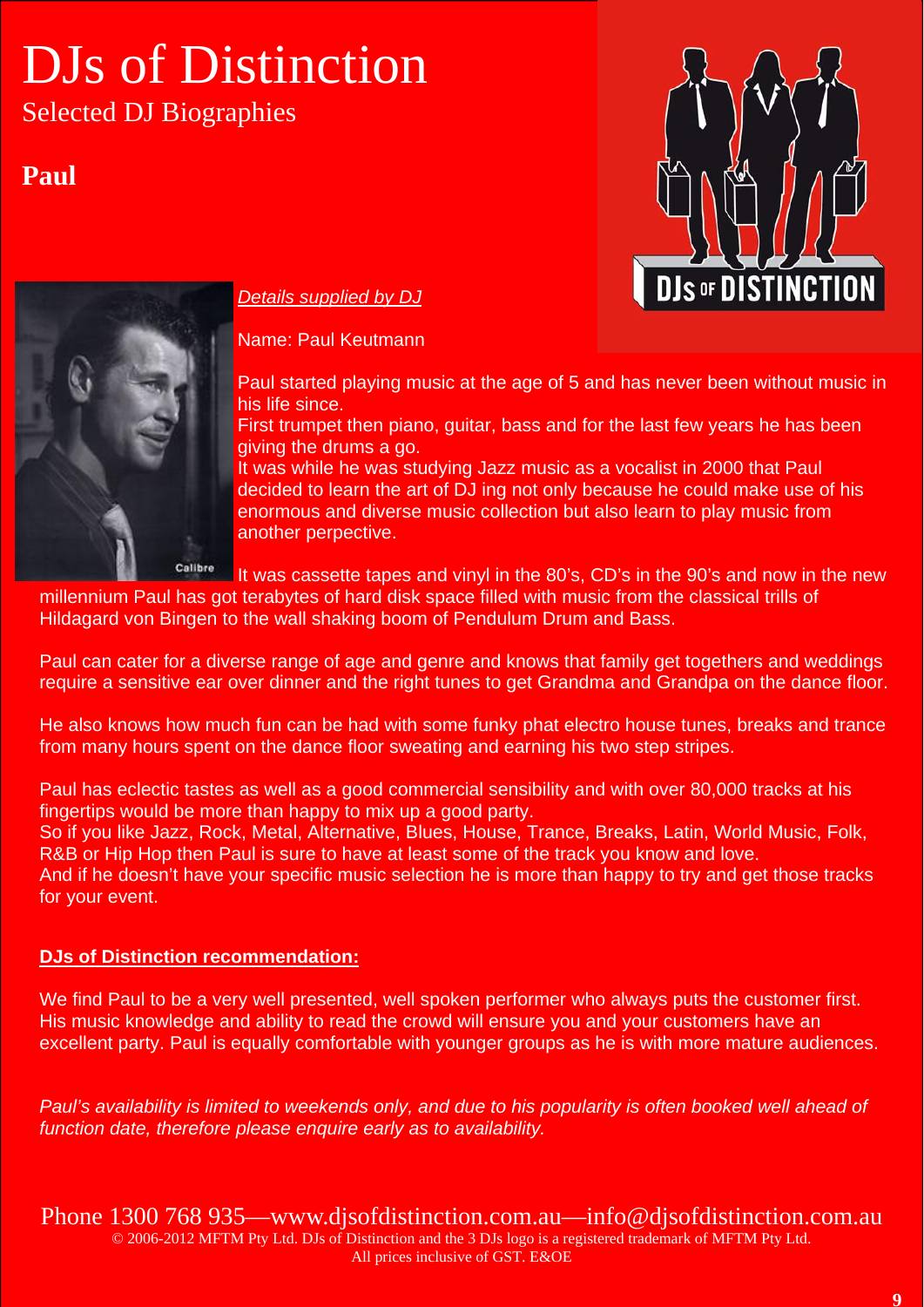Selected DJ Biographies

## **Petar**



### *Details supplied by DJ*

Name: Petar Tolich

Brief resume of experience includes: May 1997—Current: Odeon Southbank Pty. Ltd. (Operating as Club Odeon, Level 3, Crown Casino, Nightclub) Resident Main Room DJ 3 nights / week

Melbourne Lion Hotel (Melbourne Central) 2008-current Saturday night main room DJ

Prior to 1997 Nightclubs: Silvers (now Toorak Lion) Resident DJ 5 nights per week Club Chevron Resident DJ 5 nights per week The Metro Niteclub Resident DJ - 3 nights per week The Ivy (formerly Madisons) Resident DJ - 3 nights per week Inflation Resident DJ - 5 nights per week The Melbourne Underground Resident DJ - 5 nights per week The Grainstore Tavern Resident DJ - 2 nights per week Babes Resident DJ - 4 nights per week Shackles Resident DJ 4 nights per week

Radio: Gold FM Nightclub Reporter weekly 3RRR FM On-air Announcer various shifts 3XY Nightclub Reporter weekly 3DB Nightclub Reporter - weekly Virgin Megastore In-house Radio Announcer - weekly Radio 1611 (Community radio station playing 80s, 90s and now music)

Television and Feature Films:

GMV6 Newsreader/Reporter/Booth Announcer 5 nights per week ABC TV TV Host/Interviewer 5 nights per week Various dialogue roles including Neighbours, Prisoner, The Sullivans A Thousand Skies, An American In Paris, Annies Coming Out

### **DJs of Distinction recommendation:**

Petar is very atypical for a DJ with nightclub pedigree, in that he's very down to earth and customer focussed. Musically he's adaptable from retro and party favourites to todays nightclub hits. Easy to work with and willing to please the crowd we find Petar an excellent all round DJ

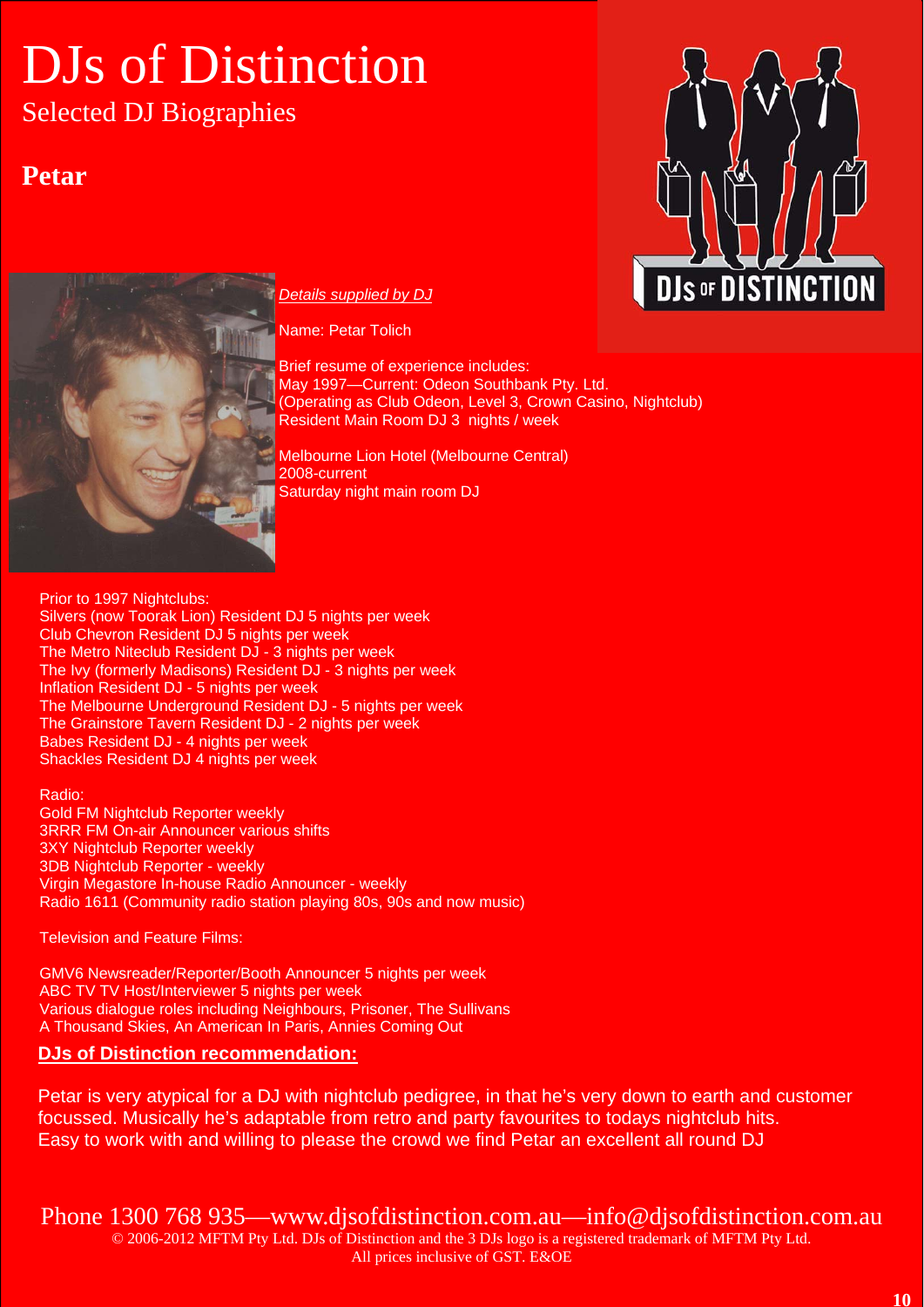### **Client case studies**

How we've helped different kinds of clients with their events

### **Client: Melbourne Party! Magazine / Peter Jones Special Events Event: Magazine Launch Party Venue: No. 12 Elizabeth Street Kensington**

**Brief:** Provide entertainment for launch party for the new Melbourne Party! Magazine

Over two areas incorporating pre-event arrivals cocktails with a Jazz feel then in the main area provide a party atmosphere for the launch itself.

**Our solution:** We supplied two separate DJ consoles, one for each area. The pre-event area we supplied a DJ with an emphasis on Jazz and chill-out styles, and in the main room we provided a solution allowing a wide range of party music to be played.

Additionally we provided some pre-event studio recording and editing time to produce a "Party megamix" for the commencement of the night's events.

This event was a multi-vendor solution including lighting and sound from Premier lighting, Co-ordination by Peter Jones Special Events, Catering by Artistic and others.

II SEI

**INTERNATIONAL** 





### **Client: ISES (International Special Events Society) Event: Christmas cocktail party Venue: Naval and Military Club, Melbourne**

**Brief:** ISES is an industry body encompassing representatives from a broad spectrum of the events industry. The Annual Christmas cocktail party is an opportunity for industry people to mingle, let their hair down and relax.

SPECIAL EVENTS SOCIETY Our brief was to provide music for the event that was smart, jazzy but not intrusive, so people could carry on M E L B O U R N E C H A P T E R conversation. Our equipment also had to allow presentation of formalities and door prizes.

### **Our solution:** Our Basic package was the ideal choice for this event, simple yet powerful enough for the space provided.

DJ Paul was the logical choice as the DJ with his knowledge of all things Jazzy.

Client thank-you letter (on file at our office) makes particular note of the fact that the DJ's choice of music was ideal for the crowd and that the sound always maintained an appropriate level throughout the function.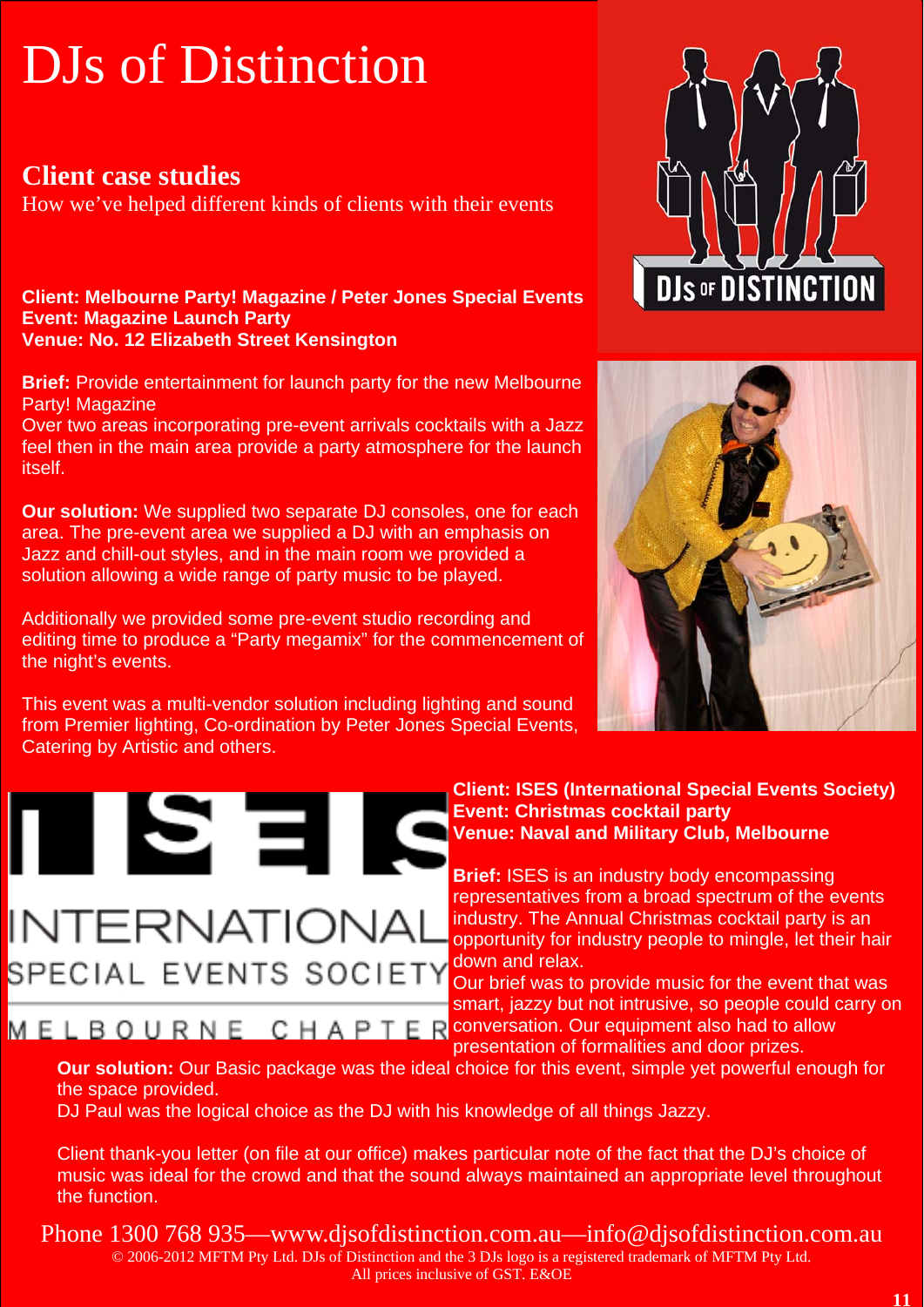### **Client case studies**

How we've helped different kinds of clients with their events

### **Client: Red Scooter for private client Event: 40th Birthday party—80s themed**

**Brief:** Strong emphasis on the 1980s in both look and sound. Venue supplied theming while we were asked to provide the balance.

**Our solution:** Our 80s themed night was the ideal choice for this client—we provided a complete VJ solution including two projection screens, music videos, and our "80s montage".

We provided an 80s trivia and games block lasting just over an hour, rounding the night out with 80's video clips and music.

Additionally we supplied an Atari 2600 and a "pong" TV along with TVs to fill out one corner of the room ensuring all areas had some activity throughout the night







**Client: Bob Jane Corporation Event: Christmas dinner-dance Venue: RACV Club Melbourne** 

**Brief:** Having experienced less than ideal entertainment in the past, Bob Jane corporation turned to DJs of Distinction for a Christmas party with that "Wow" factor

**Our solution:** We supplied a combined VJ and DJ package with strong emphasis on a retro-theme. While not specifically a retro night unto itself the ages of the attendees lent itself toward a party atmosphere from yesteryear

We also supplied numerous glow items including flashing broaches, glow sticks etc.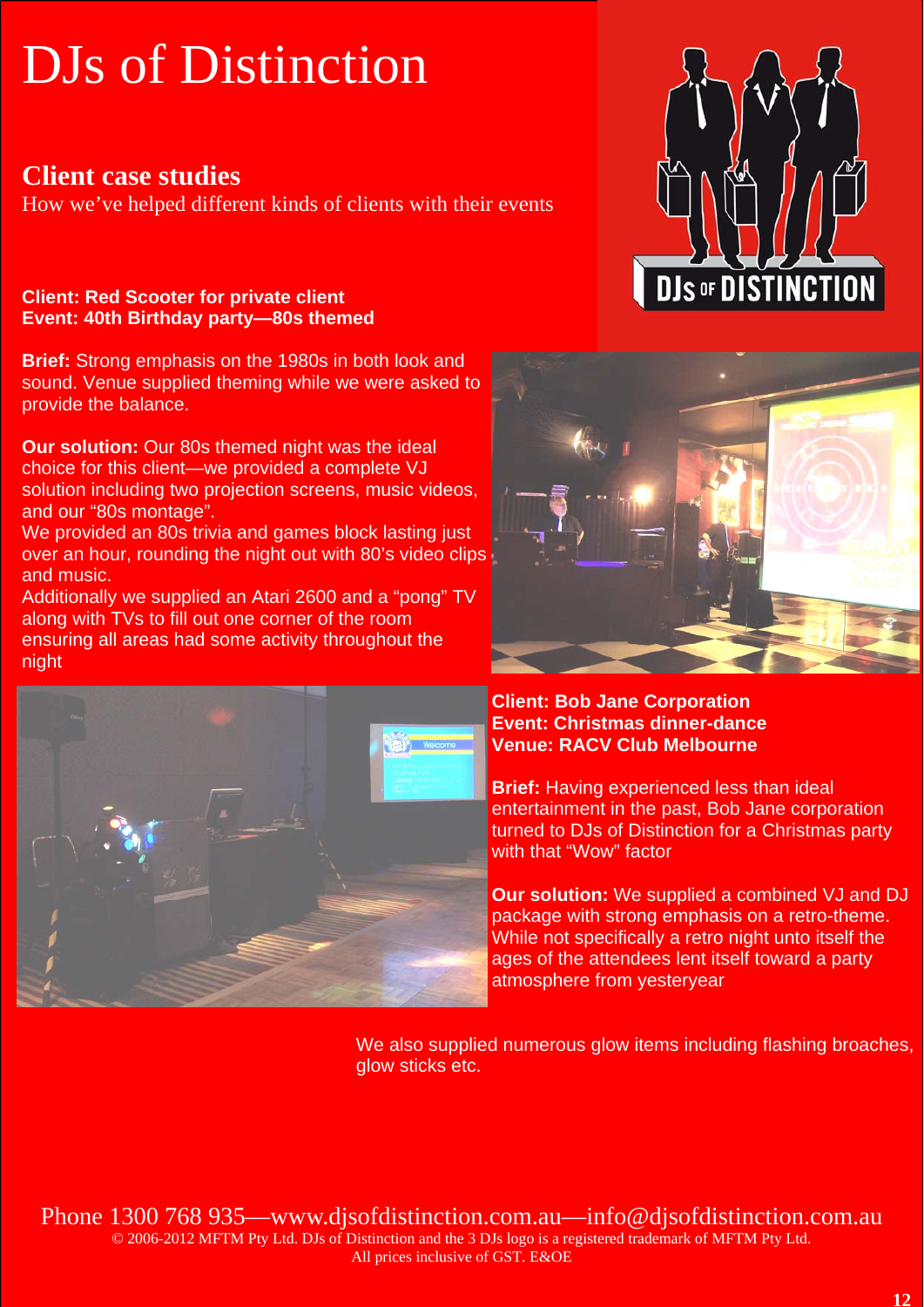### **Client case studies**

How we've helped different kinds of clients with their events

### **Client: Our Lady of Mercy College Event: Annual "Disco" day for approx 1,000 students**

**Brief:** Girls college with approx 1,000 students. Once a year the school hosts an activities day culminating in an afternoon disco in the school gymnasium. A very large space to fill with sound, and with a demanding client. (As you'd expect 1000 girls to be!)

**Our solution:** Dual PA system with over 2000 watts continuous sound power into eight speakers. Numerous overhead and upright lights, intelligent and static.

Computerised DJ console ensured we had all the current and retro tracks at the touch of a button. Consultation with client beforehand ensured we had the right DJ for the age group with experienced backup crew on site to ensure all went smoothly







### **Client: Red Scooter—Carenet Event: Fundraiser—Fashion parade Venue: Red Scooter**

**Brief:** In support of a large fundraising event, Carenet staged a fashion parade with a celebrity MC.

**Our solution:** We supplied the Audio and video support for the event, the client provided some pre-programmed audio for the fashion parade while we supplied the balance of the music for the event itself.

Our video projector and screen were setup at the end of the catwalk and used to promote the venue and the sponsors of the event before and after the fashion parade.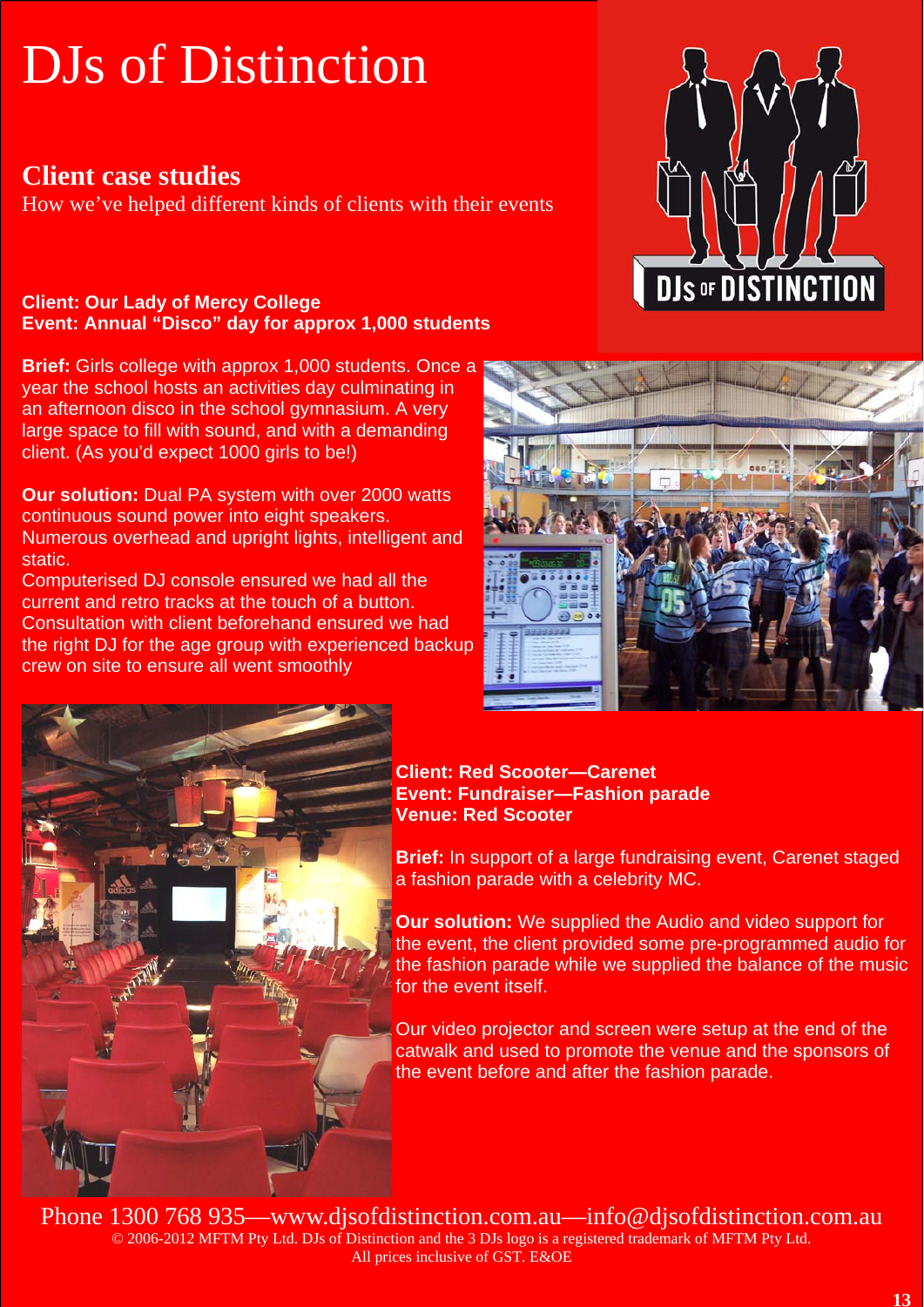### **Client case studies**

How we've helped different kinds of clients with their events

**Client: Private Client Event: Bar Mitzvah Venue: Nine Darling Street** 

**Brief:** A mix of both formal and informal, this Bar Mitzvah client requested a video and audio solution that could cater for all ages.

**Our solution:** We supplied a video projection solution that allowed one operator to do both the video and traditional DJ functions in a small space, by utilising a "Short throw" projector and low-rise rear-projection screen

The DJ used a computerised console so as to be able to play a broad variety of music at the same time as be able to operate two systems.







**Client: Private Client Event: Wedding reception Venue: The Willows, St Kilda Rd** 

**Brief:** High-brow wedding reception, with an audience of music savvy guests. The client chose to open their reception with a three piece jazz ensemble then to move over to a DJ package after dinner.

The venue has quite strict sound limits and the entertainers needed to be sensitive to these requirements while still being able to entertain the group.

**Our solution: Partnering with another live music supplier we** delivered the Platinum package, using a jazz ensemble while guests arrived and right through until formalities. Additionally we supplied two PA systems-one for the marquee so that formalities could occur outside, and one indoors for the DJ system.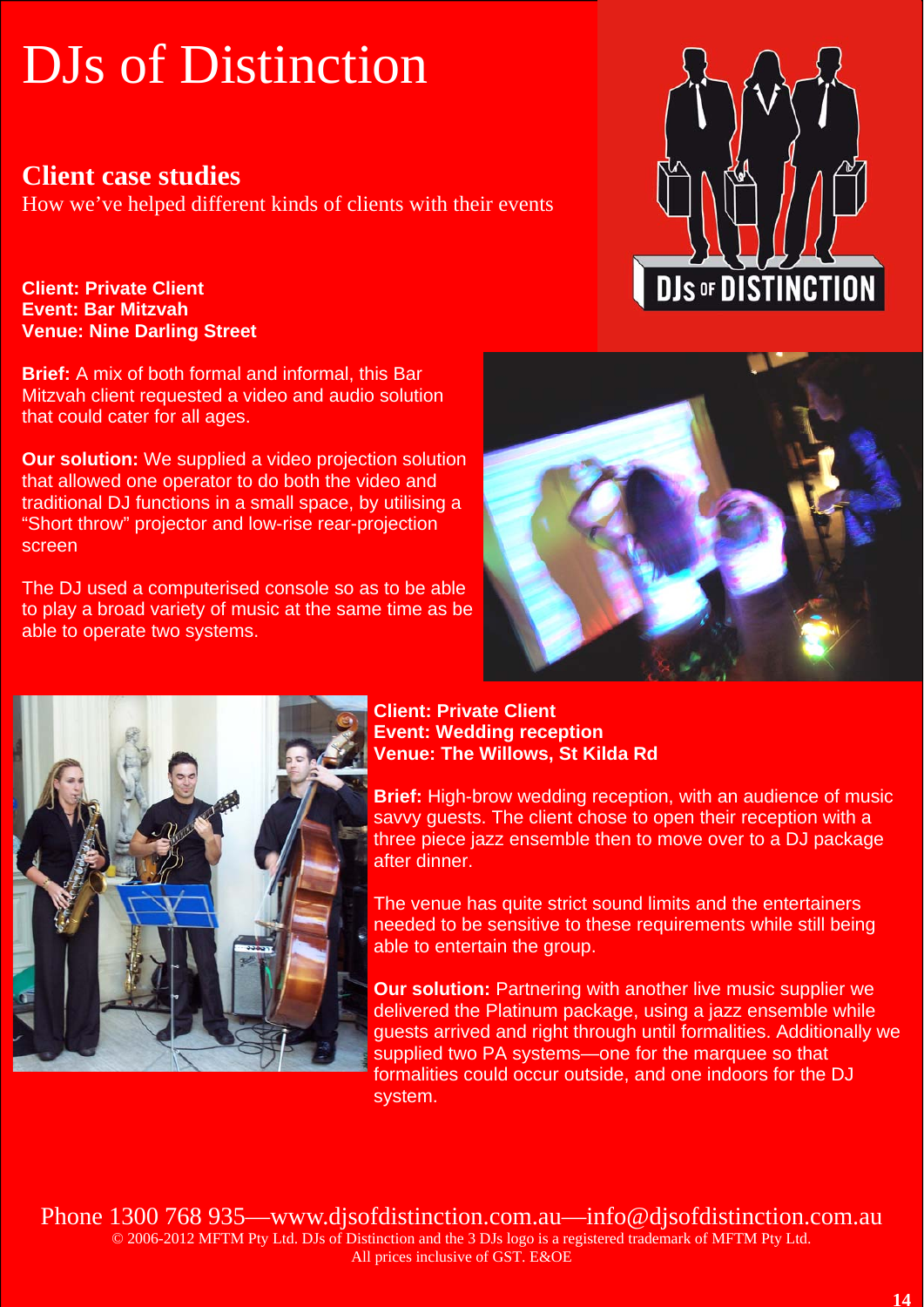### **Client case studies**

How we've helped different kinds of clients with their events

### **Client: Novotel Hotel St Kilda Event: Christmas party Venue: The IBIS Hotel Melbourne**

**Brief:** Work within a Beach theme where there would be numerous props and activities. Provide music for the Novotel's Christmas party. Also supply video projection and Galaga video game

**Our solution:** Our Deluxe package was the solution that we employed. Additionally we supplied a front projection screen for the guests to play Galaga.

The DJ also got into the theme by dressing in beach-gear and made sure there was plenty of Beach boys and similar music played!





### **Thousands of client events—each one a little bit (Or very) different!**

That's one of the things that set us apart from companies and individuals who just send out a DJ, a quantity of CDs, a few lights and little to no experience— we're part of your event and part of its success. Be it a wedding, bar mitzvah, fashion parade, product launch, Christmas party or any other event where music is part of the formula for success, DJs of Distinction have the depth of experience and expertise to assist any kind of occasion.

The Case studies we've presented here are just few of literally thousands that we've done over the years. Your event, just like the ones highlighted here, will be different from all the others we've helped with in the past. It's this understanding that makes us one of Victoria's leading entertainment providers.

We encourage you to engage us early in the planning phase of your event and to utilise the talent available through our organisation—through membership of organisations like ISES and MEA we have access to literally any kind of product and service needed for a successful event.

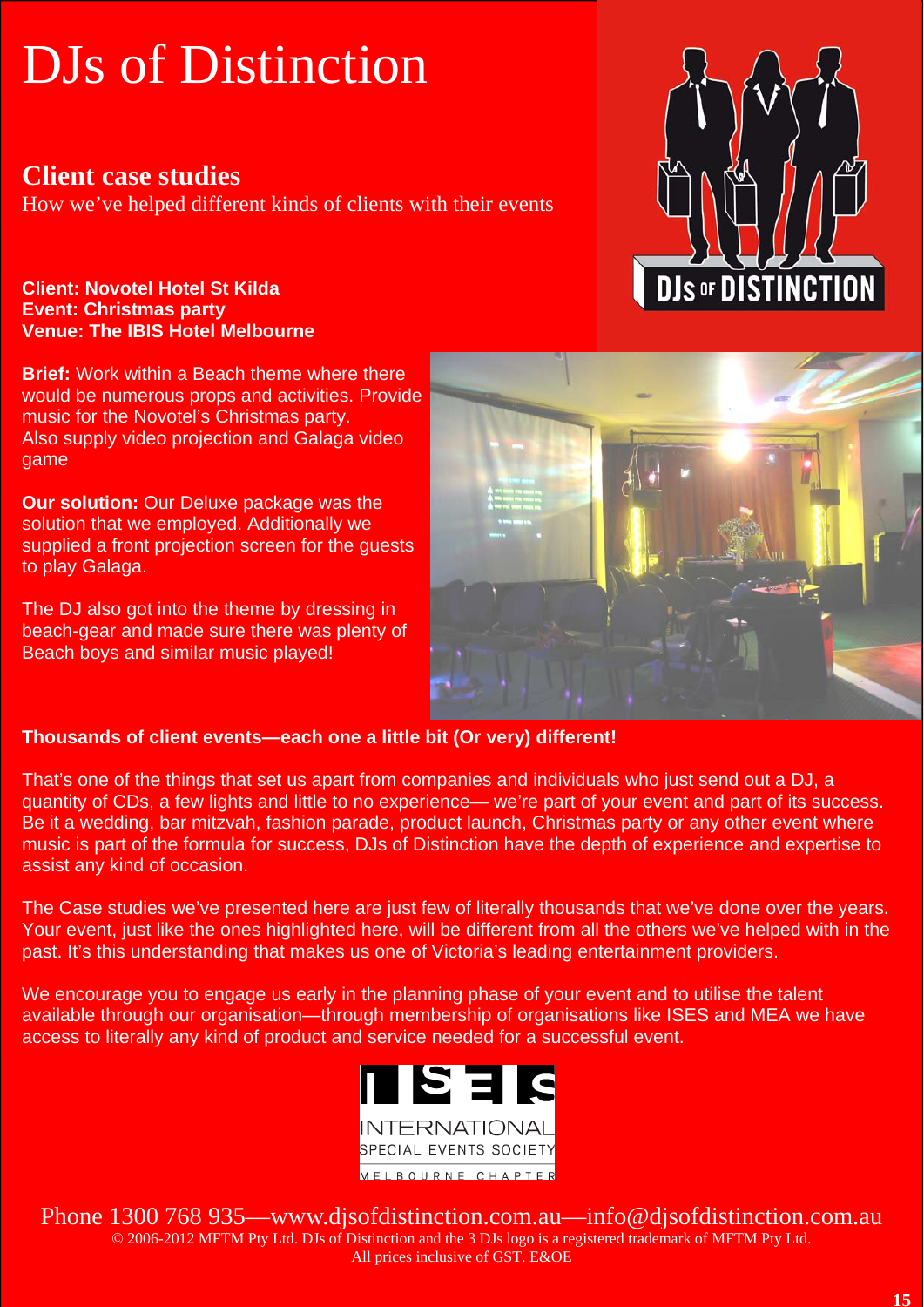### Some commonly asked questions

### Q: Can we see your DJ working at another event?

A: Almost always the answer to this is NO. Simply because we're not doing pubs and clubs, rather we're doing private functions, corporate events and weddings—imagine if we wanted to bring a dozen prospective clients to your event! It would be safe to say that you'd decline such a request

That said we're more than happy for you to have a chat with one or more of our DJs over the phone before you book, that way you can get a good feel if the DJ is the right fit for the style of event that you're having.

### Q: My cousin's a DJ and will be at my event—can he do a "set" on your decks?

A: NO. This is a bit like asking a mechanic if you can jump in and service the transmission while he's working on the camshaft of your car.

### Q: What exactly are "Basic MC" duties?

A: Just that—The DJ can ask people to be seated, call for people's attention and hand-off to the next speaker etc.

A professional MC (which would be a separate person), is someone who takes a lot longer to prepare for the event, meeting with you once if not more than once beforehand, discovering a bit about you and your organisation, key people and their traits etc. They get up and speak about all of these things at your event, sometimes incorporating their own interpretation of things as the event unfolds.

A professional MC is typically from a public speaking or acting background and has absolute confidence in speaking to large and diverse crowds. We can supply a professional MC through our sister company Music for the Masses

### Q: We need the DJ for less than five hours. Can we pro-rata the package rate?

A: Generally no, there are numerous expenses in setting up and running a DJ event, most of which don't lend themselves to dividing by the hours and coming up with a rate.

### Q: What about extra hours?

A: We have a standard overtime rate of \$55per hour or part (Inc GST) should your event continue past its scheduled end time.

### Q: Can I hire gear from you and I'll do the DJing?

A: No, we don't do "Dry-hire" of equipment.

### Q: Can I hire the DJ without the equipment?

A: On occasion we've done this for venues with pre-installed equipment who wish to hire a DJ over a period of time, such as every Friday night or similar. For one-offs we generally don't do this.

### Q: Can I give you a CD to play during my event?

A: If we don't already have the song, then yes you may bring a CD to be played on the night. Please note however we take *no responsibility* for the safe return of CDs given to us, therefore please do not give us priceless original copies, rather run-off a CD-R copy of the CD or track to be played on the night. Please contact us to discuss this well before your function date.

### Q: Can we do Karaoke on your DJ equipment?

A: Not without an additional Karaoke system attached to it—i.e. an additional cost will apply,

Q: Do we have to feed the DJ?

A: If your event goes 3 hours or more and you're serving meals to the guests then yes we ask that the DJ be provided with a meal and soft drinks. At a minimum we ask the DJ we supplied with chilled water or soft drinks for the duration of the event no matter what the duration.

### Q: Do you charge more for upstairs venues?

A: It depends on each situation. There are infrequent instances where additional manpower is needed to get equipment in and out of a venue safely and in a timely manner. We will advise you before booking if your situation is one of these.

### Q: How much time before the event do you need to setup?

A: We prefer to commence setting up two hours before the scheduled commencement of music or the arrival of guests, whichever is earlier. While most of the time setting up does not actually take two hours, this period of time allows for unforseen issues such as parking, loading bay access and other things that can eat into the precious time needed to setup and sound-check.

### Q: Do you do functions in the country or interstate? If so is there any extra charge?

A: We will do functions anywhere, anytime. Travel charges apply for venues more than FORTY (40) Km over road from the CBD. In some circumstances we may ask you to accommodate the DJ overnight after the conclusion of the function. Each of these cases are best discussed on a case by case basis, so please ask us early in the planning phase of your event.

If there is a question that isn't addressed here please don't hesitate to email us or telephone.

### Phone 1300 768 935—www.djsofdistinction.com.au—info@djsofdistinction.com.au

© 2006-2012 MFTM Pty Ltd. DJs of Distinction and the 3 DJs logo is a registered trademark of MFTM Pty Ltd.

### All prices inclusive of GST. E&OE

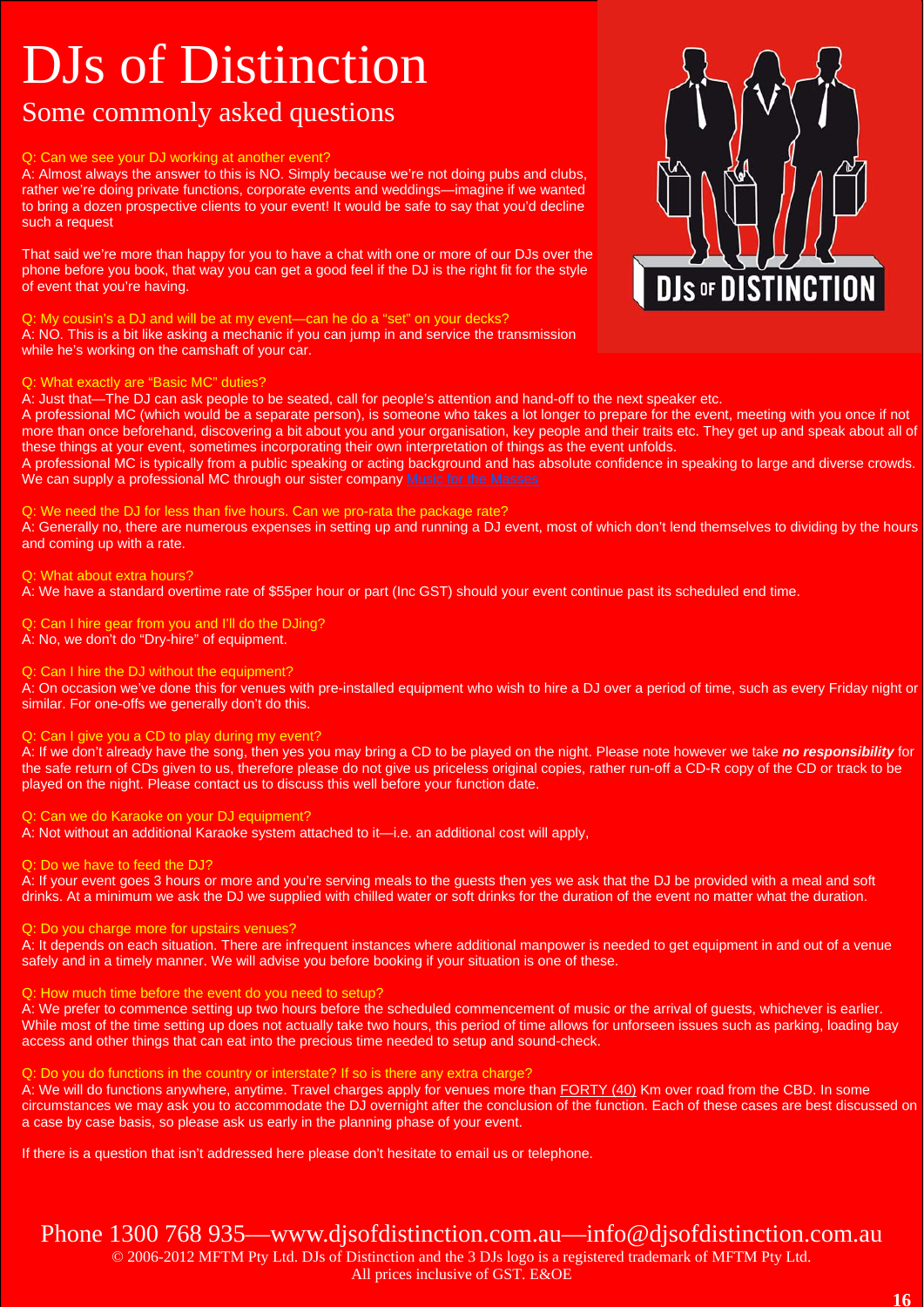1300 76 8935 web—http://www.djsofdistinction.com.au MFTM Pty Ltd ACN 096 908 888 ABN 42 096 908 888



## **Booking agreement**

Thank you for choosing DJs of distinction as your entertainment supplier for your upcoming function. Please assist us to bring you the entertainment you require by completing and returning this booking agreement along with your deposit payment as soon as possible. If you have any questions please don't hesitate to contact us immediately



| Name:                                                                                                                                                                                                             |          |                                                                                                                                                                                                                                                                                                                                                                    |                       |                                                                                                                                                 |                                                        |
|-------------------------------------------------------------------------------------------------------------------------------------------------------------------------------------------------------------------|----------|--------------------------------------------------------------------------------------------------------------------------------------------------------------------------------------------------------------------------------------------------------------------------------------------------------------------------------------------------------------------|-----------------------|-------------------------------------------------------------------------------------------------------------------------------------------------|--------------------------------------------------------|
| Address:                                                                                                                                                                                                          |          |                                                                                                                                                                                                                                                                                                                                                                    |                       | Post Code:                                                                                                                                      |                                                        |
| Contact Number(s)(BH)                                                                                                                                                                                             |          |                                                                                                                                                                                                                                                                                                                                                                    |                       |                                                                                                                                                 |                                                        |
|                                                                                                                                                                                                                   | (Fax)    |                                                                                                                                                                                                                                                                                                                                                                    |                       |                                                                                                                                                 | Please tick your preferred<br>method for us to contact |
|                                                                                                                                                                                                                   | (AH)     |                                                                                                                                                                                                                                                                                                                                                                    |                       |                                                                                                                                                 | you                                                    |
|                                                                                                                                                                                                                   | (Mobile) |                                                                                                                                                                                                                                                                                                                                                                    |                       |                                                                                                                                                 |                                                        |
|                                                                                                                                                                                                                   | (Email)  |                                                                                                                                                                                                                                                                                                                                                                    |                       |                                                                                                                                                 |                                                        |
| <b>Function details:</b>                                                                                                                                                                                          |          | <b>IMPORTANT: Please indicate below (Section 9 in Terms and Conditions)</b>                                                                                                                                                                                                                                                                                        |                       |                                                                                                                                                 |                                                        |
|                                                                                                                                                                                                                   |          | Private function                                                                                                                                                                                                                                                                                                                                                   |                       | Public will be admitted and/or payment (incl.<br>donation) made by guests for entry to my function                                              |                                                        |
| Type/nature of function:                                                                                                                                                                                          |          |                                                                                                                                                                                                                                                                                                                                                                    | Date:                 |                                                                                                                                                 |                                                        |
| Name of club/organisation/corporation:                                                                                                                                                                            |          |                                                                                                                                                                                                                                                                                                                                                                    |                       |                                                                                                                                                 |                                                        |
| Name of Venue or Reception Centre:                                                                                                                                                                                |          |                                                                                                                                                                                                                                                                                                                                                                    |                       |                                                                                                                                                 |                                                        |
| Address of venue:                                                                                                                                                                                                 |          |                                                                                                                                                                                                                                                                                                                                                                    |                       |                                                                                                                                                 |                                                        |
|                                                                                                                                                                                                                   |          |                                                                                                                                                                                                                                                                                                                                                                    | Tel. Number of venue: |                                                                                                                                                 |                                                        |
|                                                                                                                                                                                                                   |          |                                                                                                                                                                                                                                                                                                                                                                    |                       |                                                                                                                                                 | Melways Ref: __________________________                |
|                                                                                                                                                                                                                   |          | Guests arrive at: $am/m$ DJ/Music to commence at:                                                                                                                                                                                                                                                                                                                  |                       |                                                                                                                                                 | am/pm                                                  |
|                                                                                                                                                                                                                   |          |                                                                                                                                                                                                                                                                                                                                                                    |                       |                                                                                                                                                 | am/pm                                                  |
|                                                                                                                                                                                                                   |          | Approx age range of guests?                                                                                                                                                                                                                                                                                                                                        | to                    |                                                                                                                                                 |                                                        |
| Number of guests?                                                                                                                                                                                                 |          | <u> 1999 - Johann Barbara, martin a</u>                                                                                                                                                                                                                                                                                                                            |                       |                                                                                                                                                 |                                                        |
|                                                                                                                                                                                                                   |          | Do you need our DJ to perform basic MC duties (Announcements)? YES / NO / TBA                                                                                                                                                                                                                                                                                      |                       |                                                                                                                                                 |                                                        |
| <b>Venue information:</b>                                                                                                                                                                                         |          |                                                                                                                                                                                                                                                                                                                                                                    |                       |                                                                                                                                                 |                                                        |
| Does the venue have?<br>Stage for entertainers?<br>PA System /Lectern for MC?<br><b>Smoke Detectors?</b><br><b>Current APRA agreement?</b><br>Sound level restrictions / curfew?<br>and to the customer's account |          | Power within 10 meters of where the equipment will be located?<br>Stairs that our setup staff will need to negotiate?<br>If the venue is subject to sound level restrictions or curfew you and-or the<br>venue must inform us well in advance as to the details of such restrictions<br>so that we may comply. Should a sound meter be required hire will be extra |                       | YES / NO / UNSURE<br>YES / NO / UNSURE<br>YES / NO / UNSURE<br>YES / NO / UNSURE<br>YES / NO / UNSURE<br>YES / NO / UNSURE<br>YES / NO / UNSURE | Continues overleaf                                     |

Upon completion please return to: Reply Paid 921, North Melbourne, Vic., 3051 (No stamp needed) or if paying by credit card you can fax to **03 9372 6915**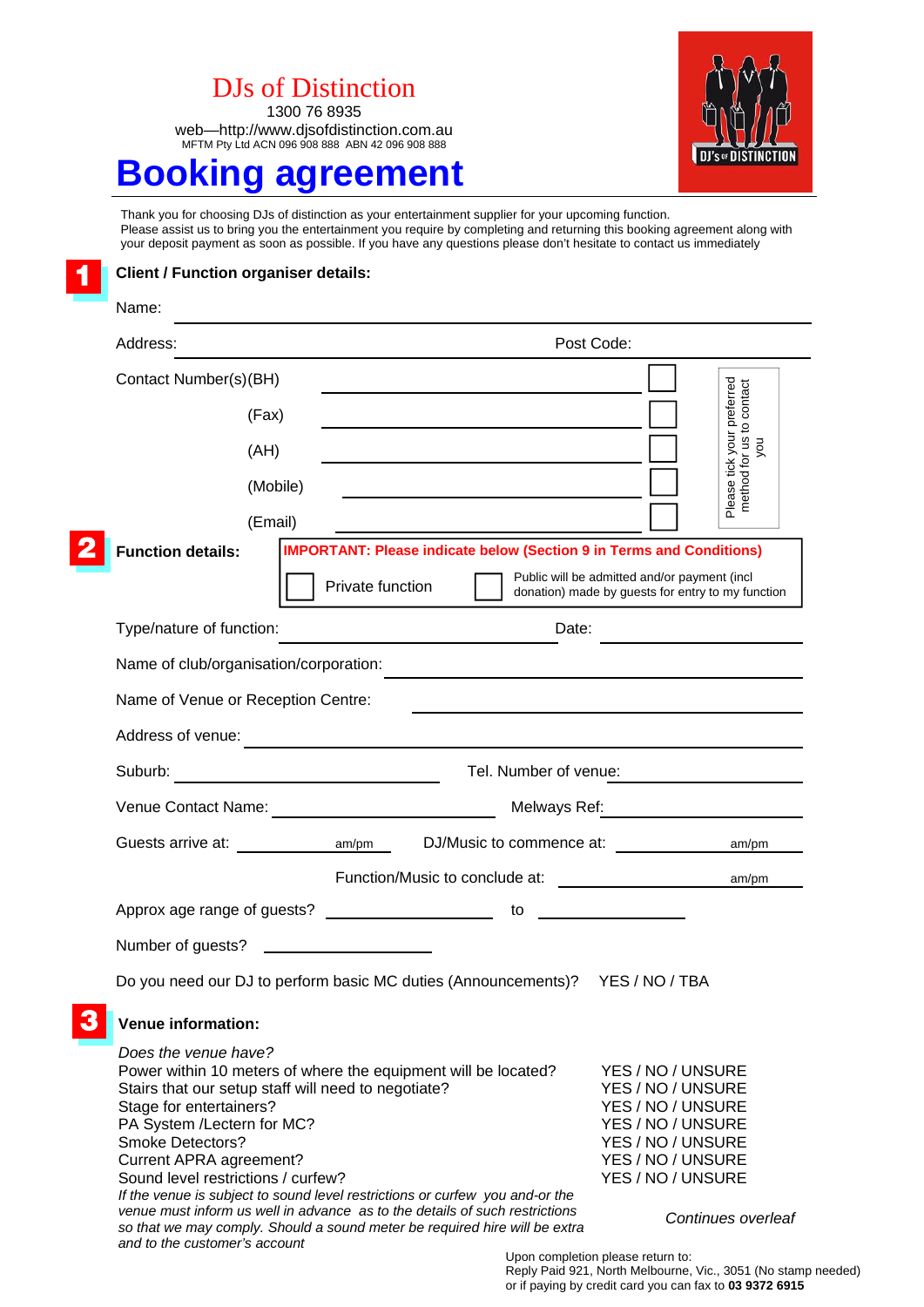| <b>Booking agreement</b>                                                                                           |                                    |  |  |  |
|--------------------------------------------------------------------------------------------------------------------|------------------------------------|--|--|--|
| Package details: (NB: Standard packages are not available Dec 24,25,26,31 & Feb 14. These dates by quotation only) |                                    |  |  |  |
| The Client agrees to choose for its Function the following Package(s)/Equipment                                    |                                    |  |  |  |
| DJ package: Basic                                                                                                  | DJ Package: Deluxe<br>80's package |  |  |  |
| Platinum Package: Pianist                                                                                          | <b>Strings</b><br>Jazz<br>Latin    |  |  |  |
| Harpist                                                                                                            | Bar/Bat Mitzvah package            |  |  |  |
| Other: Quotation #                                                                                                 | Add-on package*                    |  |  |  |
| * If you have selected an Add-on package please detail here                                                        |                                    |  |  |  |
| <b>Marketing:</b>                                                                                                  |                                    |  |  |  |
| Please let us know how you heard about us                                                                          |                                    |  |  |  |
| <b>Previous function</b>                                                                                           | Web: Facebook / Twitter            |  |  |  |
| Word of mouth                                                                                                      | Web: Our website                   |  |  |  |
| Print: Wedding magazine                                                                                            | Web: Google                        |  |  |  |
| Print: Another publication                                                                                         | Web: Other Search engine / website |  |  |  |
| Music for the Masses                                                                                               | Venue Recommended                  |  |  |  |
| Radio Advert                                                                                                       |                                    |  |  |  |
| Other:                                                                                                             |                                    |  |  |  |

#### 6 **Agreement: PLEASE READ AND SIGN**

This Booking Agreement and the terms entitled "TERMS AND CONDITIONS OF TRADE FOR CLIENTS – MFTM PTY LTD T/A DJs OF DISTINCTION signed by the parties on the date referred to below, constitute an offer by Company, once accepted by the Client this Booking Agreement and those Terms constitute an agreement between the Company and the Client.

The Company offers to provide the Services and/or Goods to the Client on the Client Terms:

| For and on behalf of MFTM Pty Ltd | For and on behalf of Client |
|-----------------------------------|-----------------------------|
|                                   |                             |
|                                   |                             |
|                                   |                             |
|                                   |                             |
|                                   |                             |
|                                   |                             |
| Signed                            | Signed                      |
|                                   |                             |
|                                   |                             |
|                                   |                             |
|                                   |                             |
|                                   |                             |
| Dated                             | Dated                       |
|                                   |                             |
|                                   |                             |
|                                   |                             |
|                                   |                             |
|                                   |                             |
|                                   |                             |
| <b>Position Held</b>              | <b>Position Held</b>        |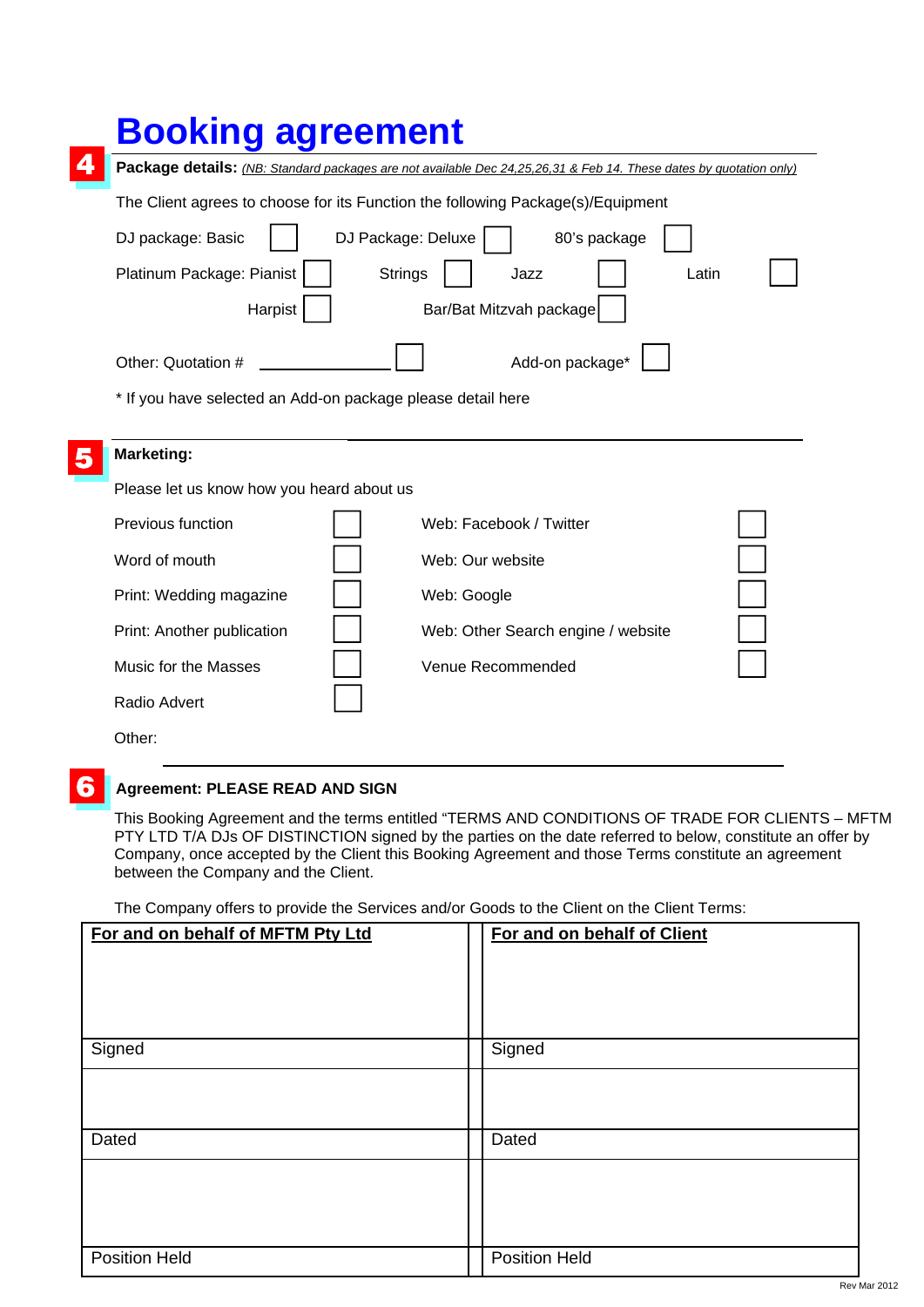1300 76 8935 web—http://www.djsofdistinction.com.au MFTM Pty Ltd ACN 096 908 888 ABN 42 096 908 888

### **Credit card payment authority**

Please use the form if you would like to pay either your deposit and/or your balance by credit card Due to security reasons we cannot accept payment requests verbally via telephone. You may fax the form to us on 03 9372 6915 or mail it along with your Booking Agreement We do not charge extra for using Credit Card \* EFTPoS is available for payments in person on the day of your function—please request the performer bring the EFT machine along with him/her on the function day. If you prefer to make a payment via credit card but do not wish to reveal your card details, please contact us about using PayPal\* or direct bank transfer.

| Authority to charge Credit card:                                                                                                                                       |
|------------------------------------------------------------------------------------------------------------------------------------------------------------------------|
| Cardholder's name:                                                                                                                                                     |
| I authorise by my signature below, MFTM Pty Ltd to charge my credit card the amount of \$<br>Full booking amount<br>Balance of payment<br>Being payment for<br>Deposit |
| <b>Card Details:</b><br><b>MasterCard</b><br><b>American Express</b><br>Visa                                                                                           |
|                                                                                                                                                                        |
| <b>Card Number</b>                                                                                                                                                     |
| <b>Expiry Date</b><br><u> 1989 - Johann John Stein, fransk politik (d. 1989)</u>                                                                                       |
| CVV or Amex 4 digit number<br><u> 1989 - Johann Barnett, fransk politiker (d. 1989)</u>                                                                                |
| <b>Signature</b>                                                                                                                                                       |

By signing this document, I authorise MFTM Pty Ltd to charge the amount shown on this page above to my credit card. I understand that this document will be kept in storage at the offices of MFTM Pty Ltd, pursuant with the terms of the Merchant facility as required by MFTM Pty Ltd's bank.

*This transaction will be shown as "Music for the Masses—Kensington" on your credit card statement* 

### **Privacy statement:**

MFTM Pty Ltd is required is keep all records in conjunction with credit card transactions for a period of time as stipulated in its Merchant Agreement with its bank and under the relevant legislation. MFTM Pty Ltd will require a separate signed agreement for each and every charge against a client's credit card as it does not store client's credit card details in a system for future retrieval or use. MFTM Pty Ltd does not make its clients information available to third parties except where required by law.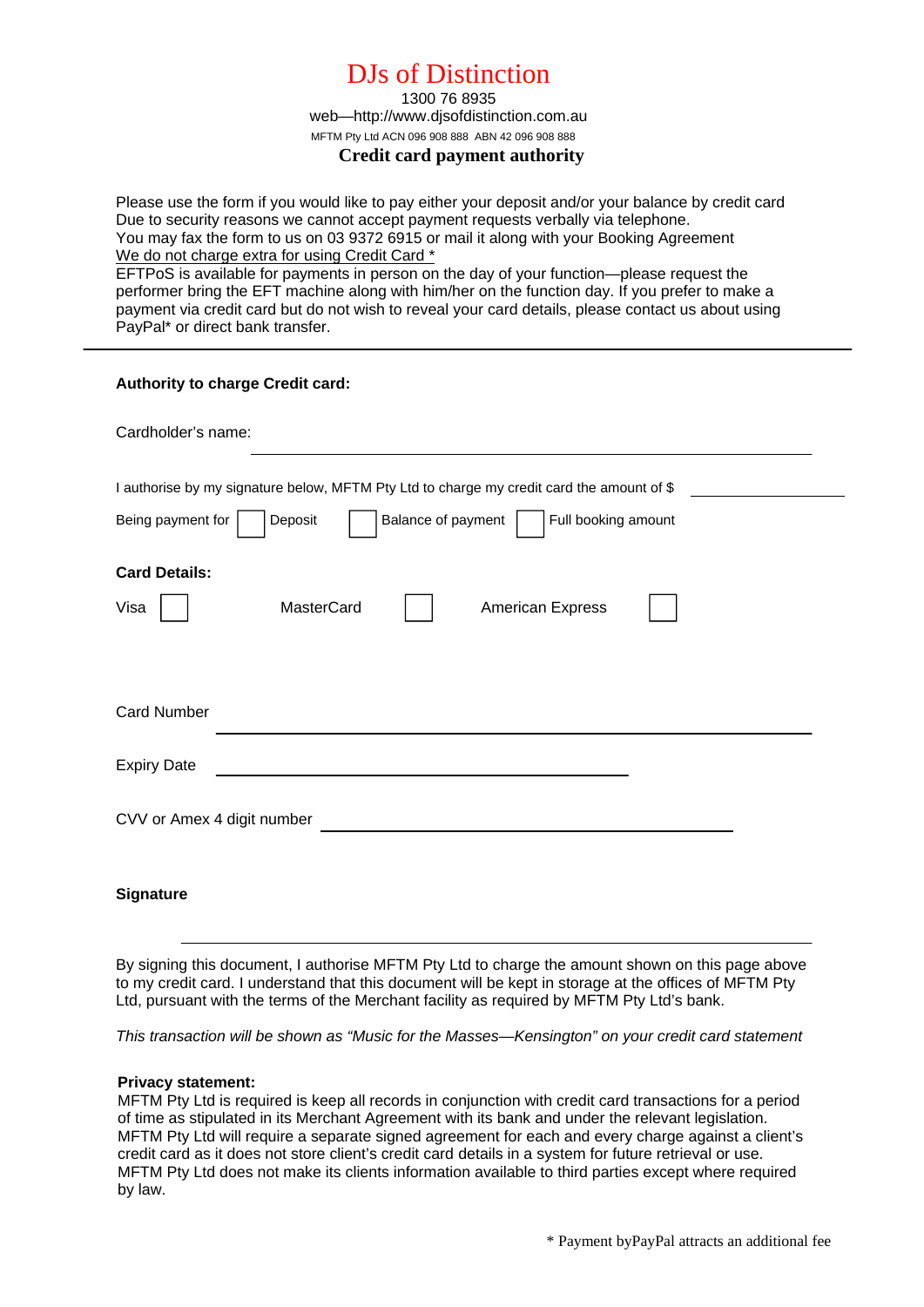Except where specifically noted, the singular will mean the plural and vice versa

#### **1. Definitions**

In these Terms and Conditions unless the context otherwise requires

**"Blackout Period"** means the annual calendar period between 1 November to 2 January inclusive.

"**Client"** means a person, a business, a company or a party to any contractual arrangement with the Company, subject to these Terms and Conditions.

"**Company"** means MFTM Pty Ltd ACN 096 908 888 trading as *DJs of Distinction*, its proprietor, employees, servants, agents and subcontractors.

**"Confidential Information"** means any information concerning the Company's business including, but not limited to work procedures, processes, employees, customers, services, affairs or businesses, handbooks, standards, technical knowledge, concepts, ideas, designs, programs, data or application systems codes and associated documents or information and whether owned by, licensed to, or otherwise in the possession, power or control of the Company but excluding any information which is generally available in the public domain; "**Contract"** means the *Booking Agreement* in conjunction with these *Terms and Conditions* between the Parties with respect to the hire of

Equipment and/or provision of Services. "**Equipment"** means any equipment supplied by the Company to the Client and referred to on the Booking Agreement.

### **"Insolvency Event"** means –

(a) a receiver, receiver and manager, trustee, administrator, other controller (as defined in the Corporations Act) or similar official is appointed over any of the assets or undertaking of the Client;

(b) the Client suspends payment of its debts generally;

(c) the Client is or becomes unable to pay its debts when they are due or is or becomes unable to pay its debts or is presumed to be insolvent within the meaning of the Corporations Act;

(d) the Client enters into or resolves to enter into any arrangement, composition or compromise with, or assignment for the benefit of, its creditors or any class of them;

(e) a resolution is passed or any steps are taken to appoint, or to pass a resolution to appoint, an administrator to the Client; or

(f) an application or order is made for the winding up or dissolution of the Client, or a resolution is passed or any steps are taken to pass a resolution for the winding up or dissolution of the party, otherwise for the purpose of an amalgamation or reconstruction.

**"Intellectual Property"** means all intellectual and industrial property rights (including underlying rights in any media now in existence or developed in the future) including, without limitation, rights in the nature of any patent, trade mark or service mark, copyright, visual image right, performance right, design, business name or trade secret or confidential information (including the Confidential Information), whether or not registered or registrable;

"**GST**" has any meaning used in the GST Law.

"**GST Law**" means *A New Tax System (Goods and Services Tax) Act 1999* (as amended from time to time) or any replacement or other relevant legislation and regulations.

**"Party"** means a party to the Contract.

"**Services"** means any services supplied by the Company to the Client.

**"Special FX"** means any special effects including but not limited to smoke, fog, haze, pyrotechnics and the use of 'dry ice'.

**"Terms and Conditions"** means these terms and conditions.

"**Packages"** means any and all Equipment and Services offered as a singular offering by the Company to the Client as detailed in the Company's literature and as outlined on the Booking Agreement.

"**Function"** means the event or gathering for which the Company is being hired as specified on the Booking Agreement. (For the purpose of these Terms and Conditions, Function specifically excludes any event where the general public are admitted with or without consideration.) "**Venue"** means the location whereby the function will take place. For the purposes of these Terms and Conditions it is agreed that the Venue is a location specifically hired by the Client for the purposes of hosting the Client's function. In the case that the Venue is owned by, managed by or otherwise under the direct control of the Client then the definition of Venue will be the same as the definition for Client.

### **2. General**

These Terms and Conditions are deemed to be incorporated into all Contracts (expressed or implied) entered into between the Client and the Company for the hire of Equipment and/or provision of Services to the Client and supersede all terms and conditions previously issued by the Company. No Contract for the hire of Equipment and/or the provision of Services shall exist as between the Company and the Client except upon these Terms and Conditions unless their exclusion or modification is agreed to in writing by the Company. Any booking placed by a Client is deemed to be an order incorporating these Terms and Conditions notwithstanding any inconsistencies in the Client's booking. A reference to any legislation or legislative provision in these Terms and Conditions includes any statutory modification or re-enactment of, or legislative provision substituted for, and any statutory instrument issued under, that legislation or legislative provision. These Terms and Conditions are without prejudice to any claim against the Client.

### **3. Terms of Payment**

Except as noted below, a booking deposit of the greater of fifty dollars (\$50) or ten percent (10%) of the quoted value of the booking is due and payable at the signing of the Booking Agreement except in the case of the booking being made seven (7) days or less prior to the function.

Bookings for a New Year's Eve or Valentines Day package require a deposit of 50% of the quoted package value.

Valentines Day and New Year's Eve packages are not held tentatively and bookings are not firm until receipt of the booking deposit. For a booking being made seven (7) days or less prior to the Client's function, the entire amount of the booking shall be payable at the signing of the Booking Agreement. Bookings made seven (7) days or less prior to the Client's function will not be held tentatively and shall not be considered a firm booking unless accompanied by payment in full.

Except for bookings noted above, a booking made without both a deposit and a signed Booking Agreement shall be considered tentative until the first of the expiry of seven (7) days after the receipt of the booking or the receipt of the Booking Agreement and deposit from the Client. In the event that no Booking Agreement and deposit is received within the seven (7) days the Company reserves the right to release the booking to other Clients without further notice.

All verbal bookings are considered tentative bookings and are subject to the conditions above.

The Company shall not be obliged to proceed with any booking that is not confirmed by receipt of a signed Booking Agreement accompanied by a booking deposit.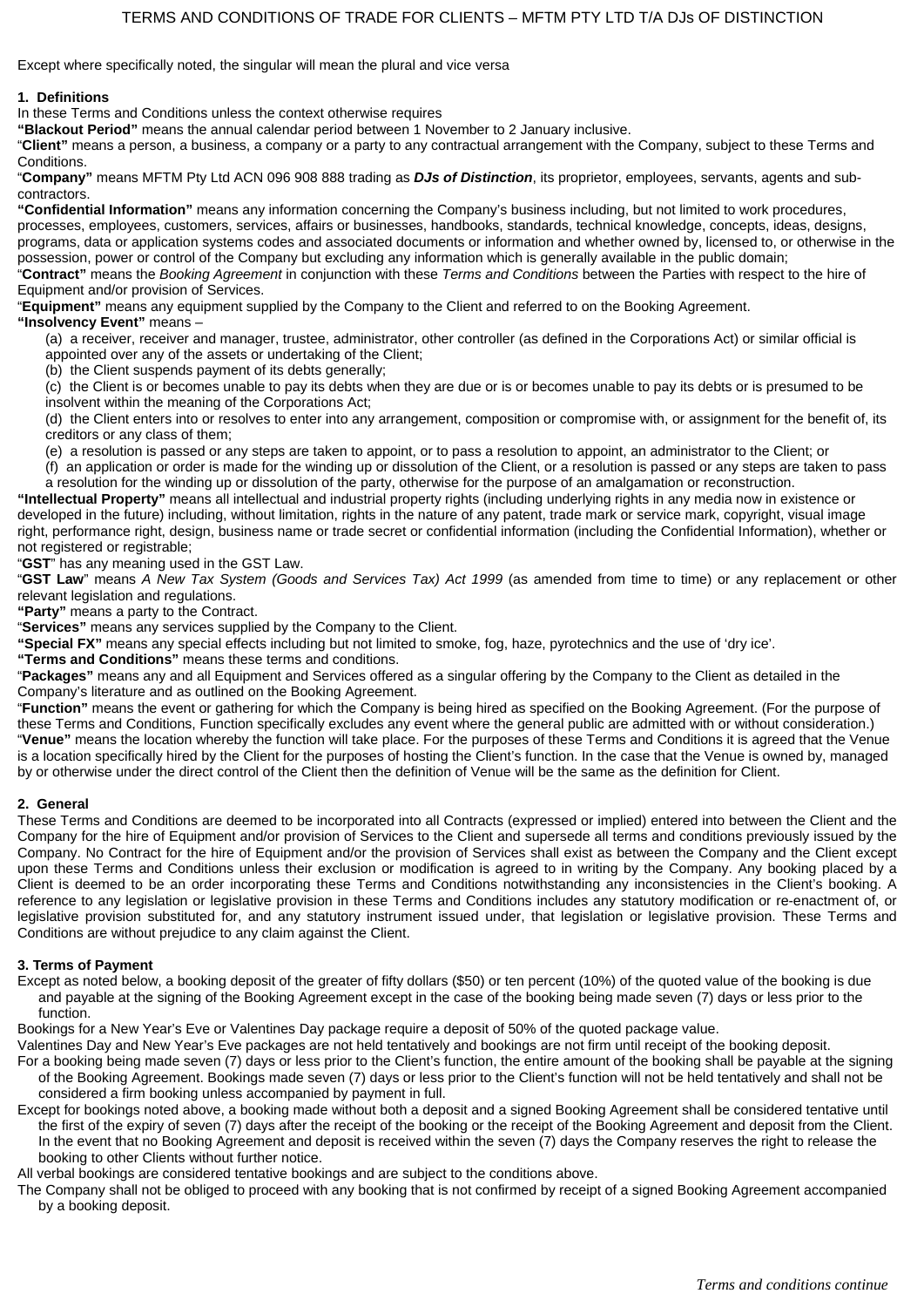The balance under any Booking Agreement is due and payable at the completion of delivery and/or set up or the Equipment and prior to the commencement of the Client's function. The balance shall be paid by way of cash, cleared funds, bank cheque, Visa, Mastercard, American Express, Confirmed Bank Transfer or EFTPOS if the balance is being paid less than seven (7) days prior to the day of the Client's function. Personal cheques shall only be accepted if received at the Company's office greater than seven (7) days prior to the day of the Client's function.

If GST becomes payable by the Company in connection with any Contract –

Any amount payable or consideration under any Contract is exclusive of GST; and

- An additional amount will be payable by the Client for that Contract equal to the amount of GST payable on that Contract as calculated by the Company in accordance with the GST Law and payable at the same time and in the same manner as for the balance; and
- The Company will provide a tax invoice to the Client in respect of that Contract, no later than the time at which the balance is to be provided under the Contract
- If the Client defaults in any payment or becomes subject to an Insolvency Event then all moneys owing by the Client to the Company including but not limited to fees imposed upon the Company by the Company's bank, and fees and charges incurred by the Company in the course of the recovery of any outstanding amounts owed to the Company by the Client as a result of the default, become due and payable immediately and the Company may at its option withhold the provision of further Services and/or Equipment or cancel any contract with the Client for the provision of Services and/or Equipment without prejudice to the Company's rights hereunder.
- In addition to any lien to which the Company may by statute or otherwise be entitled, the Company shall, in the event of a Client failing to pay any outstanding account or being subject to an Insolvency Event be entitled to a general lien on all property of goods belonging to the Client in the Company's possession (although such Goods or some of them have been paid for) for the unpaid price of the provision of any other Services and/or Equipment to the Client under this or any other contract.
- The Company reserves the right to charge interest on overdue amounts owing to it without prior notice to the Client at a rate of two (2) per centum (%) per annum per calendar month above that as set out from time to time under the *Penalty Interest Rates Act 1983 (Vic)* or at such other rate as may be fixed from time to time by the Company, such interest to be computed from the date a payment becomes overdue until payment of such monies is received in full.
- The Company reserves the right to place into the hands of a collection agency any and all amounts outstanding as a result of the above after the expiry of fourteen (14) days from delivery of demand for re-imbursement to the Client without further notice to the Client and without prejudice to any other rights it may have.

#### **4. Blackout Periods /tentative bookings**

The Company reserves the right to impose a Blackout Period in its sole discretion during which no tentative bookings will be accepted and during which all Client bookings must be accompanied by a deposit as specified in clause 3 above.

Blackout Periods apply to Function dates not Booking dates.

The Company may in its absolute discretion impose further Blackout periods as it sees fit without prior notice.

#### **5. Cancellation – prior to function commencement**

- In the event of a cancellation by written notice by the Client of a booking, the Client shall pay a sum to the Company by way of liquidated damages and not by way of penalty on the following basis:
- (a) 28 days or more written notice prior to the event date a full refund of the deposit by the Company to the Client;
- (b) Less than 28 days but more than 14 days prior to the event date 100% of the deposit will be retained;
- (c) Less than 14 days prior to the event date 100% of the function value as quoted. This sum will become immediately due and payable, less any deposit(s) previously received by the company. The Company reserves its right to draw on these moneys by way of set-off and not by way of penalty for any liquidated damages incurred by the Company as a result of the Client's cancellation under this clause. The Client shall without further notice or demand from the Company immediately pay the entire function balance (less any deposits already paid) by cheque, money order, Visa, Mastercard, American Express, Confirmed bank transfer or EFTPOS.
- For the avoidance of doubt, the relevant date of cancellation will be calculated by reference to the date from which the Company receives notice in writing from the Client of the cancellation

#### . **6. Cancellation – function in progress**

- The Company reserves the absolute right to cancel a function in progress without notice if it deems that the continuance of such function endangers the safety of the Company, its employees, agents or contractors, the Client, the Client's guests, the Company's equipment or for any other safety or welfare reason as determined by the Company or its representatives in their sole discretion.
- The Company will immediately cancel a function in progress if so directed by the Venue, the Client, any member of the Victoria Police, Metropolitan Fire Brigade, Country Fire Authority, Victoria Ambulance Service or any other emergency service or public welfare body.
- The Company reserves the right to cancel a function in progress should the provision of mains power supply be interrupted and the restoration of such mains power not be possible or that continuous supply of mains power not be guaranteed. In the application of this clause the Company shall consider a power disruption extending beyond 29 minutes in duration as sufficient to warrant cancelling the function in the Company's sole discretion.
- In the event that the Company cancels a function in progress for reasons stated above or for any other reason, the Client will forfeit any refund. in part or in whole of any monies paid to the Company, and the Client shall pay any outstanding balances due to the Company within seven (7) days without further notice. The Company reserves its right to draw on these moneys by way of set-off and not by way of penalty for any liquidated damages.

### **7. Safety**

- The Client acknowledges and accepts that in execution of its duties, the Company may employ and/or generate high levels of audio energy and that the Company may employ lighting effects that pulse, flash and intermittently engage and disengage high levels of light energy.
- The Client in signing the Booking Agreement agrees absolutely that all risk is acquired by the Client with respect to any adverse effect to any person or persons as a result of direct or indirect contact with or being within proximity of any and all Equipment supplied by the Company.
- The Client undertakes and agrees to indemnify the Company from any action as a result of the Client or Client's guests having been exposed to any audio or light energy and/or any Special FX used by or generated by the Company and/or its Equipment.
- The Client assumes all liability for any hearing loss, be it partial, or total, temporary or permanent to any person or persons as a result of being in attendance at the function hosted by the Client. Further the Client assumes all liability for any adverse reaction by any person or persons caused directly or indirectly as a result of any lighting effect or Special FX supplied by and/or operated by the Company.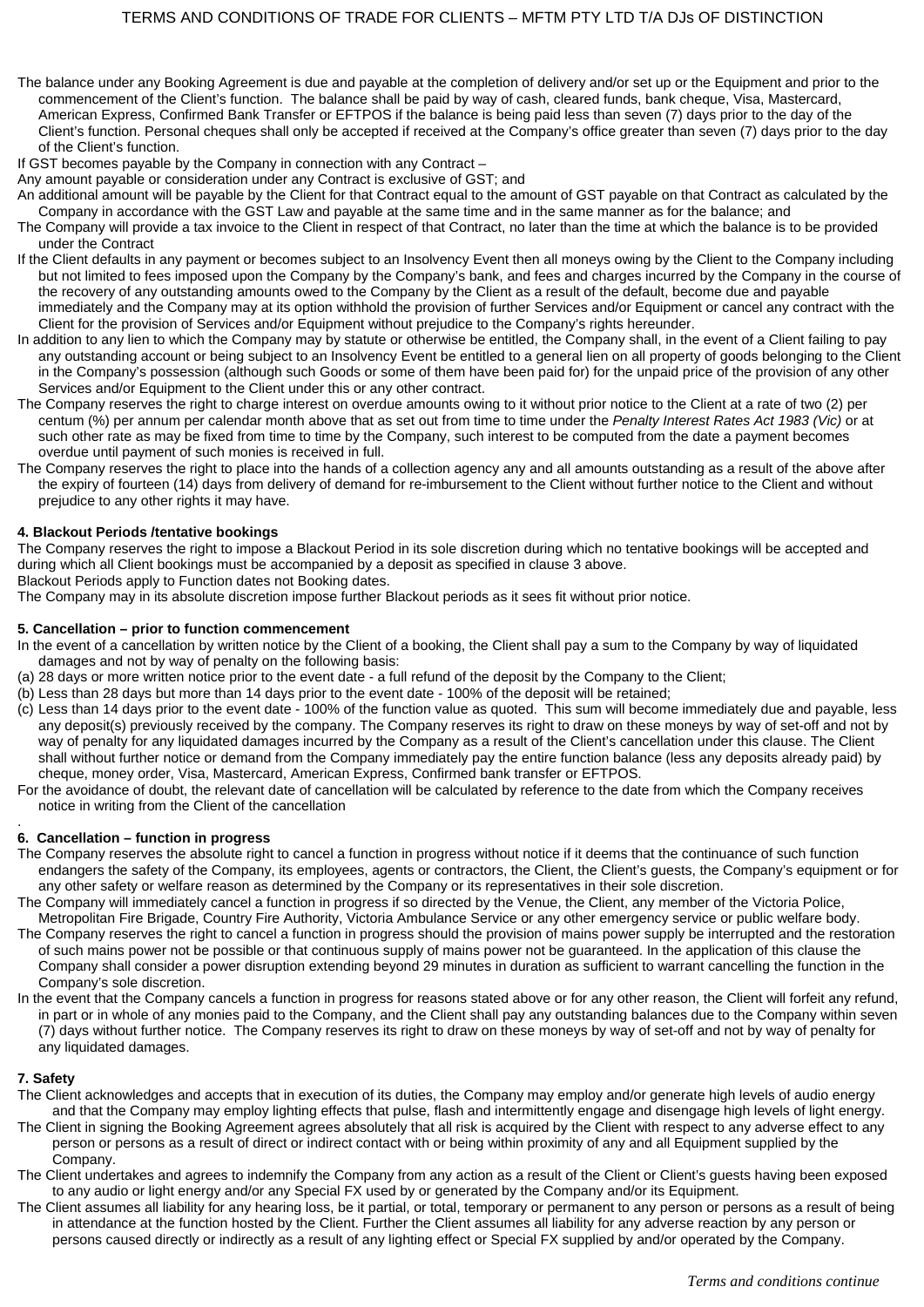- The Company may in its absolute discretion prevent access to and impose an exclusion area around its Equipment in order that the safety of the Client and Client's guests be maintained. The Client agrees at all times to abide by directions issued by the Company with respect to any clearance or exclusion area around the Company's Equipment.
- The Company agrees to maintain, test and tag its electrical Equipment (including leads, powerboards, etc) in accordance with Australian Standard AS/NZS 3760:2003 ("the Standard"). The Company reserves the right, acting in its sole discretion, not to connect to any electrical equipment supplied by the Client that is not tested, tagged, or the test date has lapsed or it otherwise does not comply with the Standard.
- The Client agrees to adhere to the requirements as set out by the Environmental Protection Authority ("EPA") SEPP-N2 as amended from time-to-time in relation to the permissible levels of sound that can emanate from any venue and agrees that it will not instruct the Company in providing Services to exceed these levels, in which event the Company reserves its rights to reduce sound levels in accordance with the levels set by the EPA and any such action by the Company will not represent a breach of the Contract by the Company.

#### **8. Property**

The Company will not be responsible for any personal property or goods, given to the Company for any reason at any time before, during or after the function.

The Client will indemnify the Company against any action resulting from the loss, direct or consequential of any property or goods belonging to the Client and/or the Client's guests.

#### **9. Insurance**

- While every endeavour is made to provide a satisfactory and efficient service to Clients, the Company cannot and will not be held responsible for the ultimate conduct of any event, function or performance. The Company is not responsible for cancellation, postponement or re-scheduling of an event due to forces beyond its control or acts of Force Majeure. The Contract does not create a relationship between the Company and the Client, of employer and employee, partnership or joint venture. The Client warrants that it has and will maintain sufficiently reasonable public liability cover to underwrite its obligations to all third parties in respect of any individual booking or the provision of goods and/or Services by the Company in respect of any event or function under a Contract.
- All Equipment provided to the Client remains the absolute and sole property of the Company and the Client indemnifies the Company against any loss or damage to any Equipment provided by the Company to the Client under a Contract.
- Any and all excess imposed upon the Company by the Company's insurers as a result of a claim against the Company's insurance policy for any loss or damage as a result of any action by the Client and/or Client's guests shall be borne by the Client. The Client will re-imburse in full upon demand from the Company the full amount of such excess.
- Where any event presented by the Client is open to the public and the Client engages the services of the Company under any Contract, the Client agrees to name the Company as an interested party in any insurance cover taken out by the Client, including but not limited to public liability insurance equivalent to but not less than \$10,000.000.00.

#### *Security*

Where the Client is also the venue, and/or the Client is hosting an event open to the public, the Client agrees to provide at no cost to the Company, its employees, agents and staff at the event a reasonable number of security attendants and stewards to conduct "security activity" as that term is understood and defined under the *Private Security Act 2004 (Vic)* and similar state based legislation, and to ensure the sufficient and proper secure supervision of the venue and to ensure that entry to the event is screened and supervised so as to avoid undesirable elements from entering the event and to ensure the proper, reasonable, secure and orderly conduct of the audience and attendees at the event at all times for the safety of all performers, ground staff, attendees and members of the general public.

#### **10. Limitation of Liability**

- The Client expressly acknowledges that the Company is not the original manufacturer or supplier of the Equipment and that any Equipment has been selected by the Client as suitable for its purpose. Without limiting this clause, the Client accordingly agrees and acknowledges that all conditions, warranties or representations whether express or implied or statutory or otherwise in respect of the Equipment or its fitness for any particular purpose are hereby expressly excluded to the fullest extent permitted by law.
- Save as expressly provided for in the Contract the Company shall not be liable to the Client or the Client's servants, agents, patrons, guests, representatives or related or unrelated third parties for any direct, indirect, incidental or consequential loss or damages of any nature however caused (whether based on tort including negligence, contract or otherwise) including but not limited to personal injury, disability or death, loss of profits, loss of production, loss of sales opportunity or business reputation, direct or indirect labour cost and overhead expenses and damage to equipment or property or any other claim whatsoever arising directly or indirectly or in any way attributable to the performance of the Contract and in no event shall any claim be recognized unless the claim is in writing and received by the Company within fourteen (14) days of the date of Delivery.
- The provisions of this clause shall not apply insofar as their application is prevented by the *Trade Practices Act 1974 (Cth)* as amended or any other State or Australian Territory law. Notwithstanding anything herein contained and subject to the qualifications contained in section 68A of the *Trade Practices Act 1974* if the Client is a "consumer" as defined in the *Trade Practices Act 1974* and the Services provided are other than of a kind ordinarily acquired for personal, domestic or household use or consumption, then the liability of the Company for a breach of a condition or warranty implied by Division 2 of Part V of the Trade Practices Act (not being a condition or warranty implied in section 69 of the Trade Practices Act) is limited to –
- (a) in the case of Services the supplying of the Services again or the payment of the cost of having the Services supplied again.
- (b) in the case of goods the replacement of the goods or the supply of equivalent goods or the repair of the goods;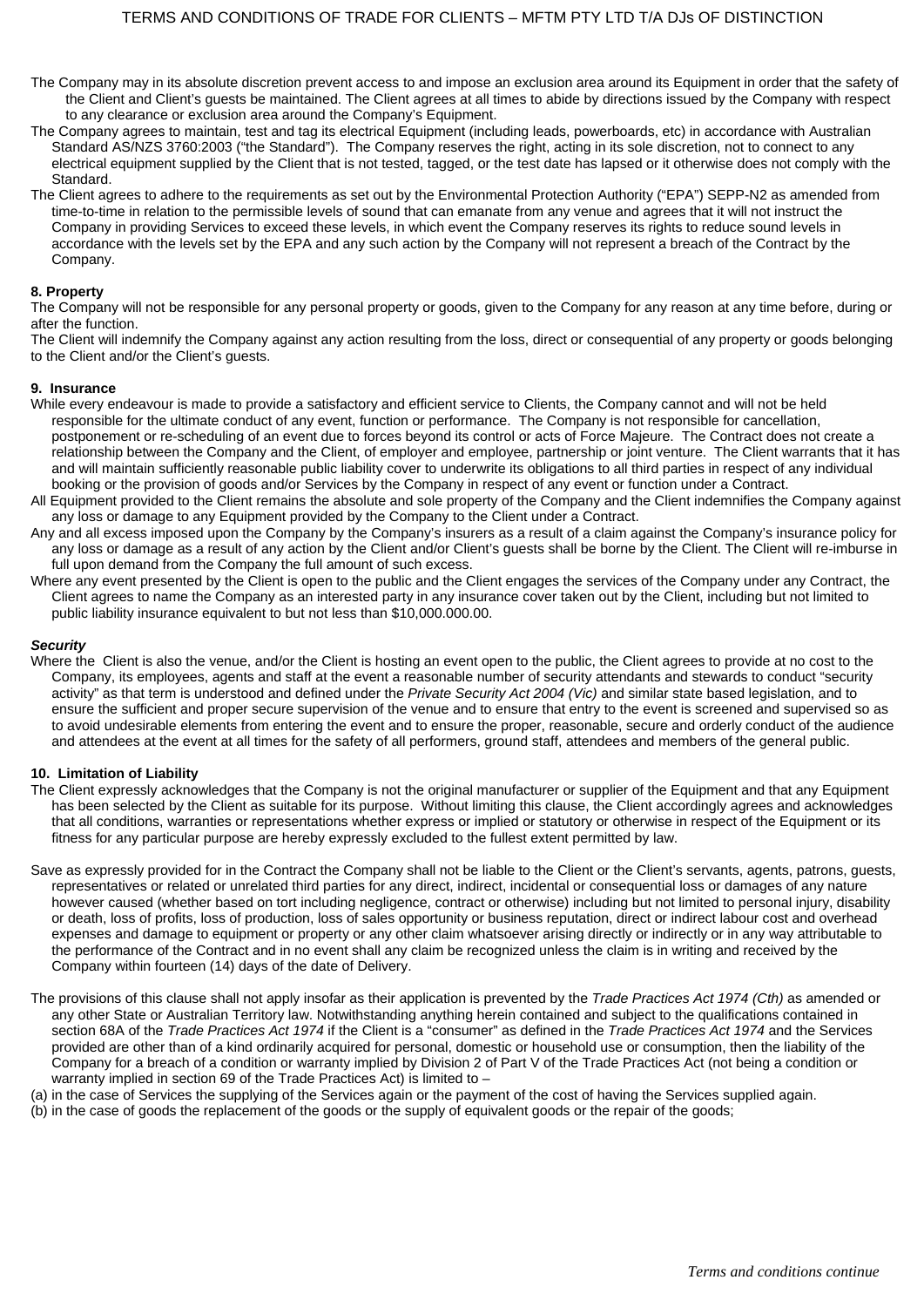#### **11. Force Majeure**

(a) Neither Party is liable to the other for any failure to perform any of the stipulations of the Supply Contract (other than an obligation to pay money) caused by any of the events set out below (each called "Force Majeure"):

- (i) an Act of God;
- (ii) the outbreak of hostilities (whether or not accompanied by any formal declaration of war), riot, civil disturbance or acts of terrorism;
- (iii) the act of any government or competent authority (including the cancellation or revocation of any approval, authority or permit);
- (iv) fire, explosion, flood, inclement weather, or natural disaster;
- (v) the declaration of a state of emergency or the invocation of martial law having an effect on commerce generally;

(vi) industrial action (including strikes and lock-outs) that is of a widespread nature affecting the Company personally or the industry or sector of which the Company is a part (whether in a vertical sense or horizontal sense);

(vii) the default of any suppliers under any material contracts to which the Company is a party; or;

(viii) any other cause, impediment or circumstance beyond the reasonable control of any Party:

which could not be taken into account on the formation of the Contract; whose consequences could not be avoided in Contract; and which makes performance of the Contract impossible, not more onerous or uneconomic. Where an event of force majeure takes place, the Party claiming this must: immediately notify the other Party of this and provide complete details of the event of force majeure; or notify the other Party within a reasonable time after the giving of notification under this clause of any methods or procedures known to it to circumvent the event of force majeure.

- (b) Where an event of Force Majeure takes place:
	- (i) the Parties must consult with the purpose of agreeing and taking any steps or measures to circumvent the event of force majeure; (ii) the Parties must implement and perform, according to its tenor, any agreement reached as a result of the consultations undertaken
	- under this clause;

(iii) the Parties must immediately pay each other any moneys that are owing under the Supply Contract as at the date of the event of force majeure;

(iv) the unperformed obligations of the Supply Contract are suspended for the duration of the force majeure event unless they are substantially replaced by any obligations agreed under the consultations conducted under this clause

Where an event of Force Majeure continues for a period of three (3) months, the Parties must consult with a view to reaching an agreement whether or not the Contract should continue and, if so, under what modifications to take into account the force majeure event. Where an event of Force Majeure ceases, the Parties must immediately commence performing the duties that were affected by the event of Force Majeure.

#### **12. Licenses & Intellectual Property**

The Company shall obtain and annually renew a licence from the Phonographic Performance Company of Australia (PPCA) for the public performance of copyrighted works at its own expense. The Client may view this licence by mutual arrangement at the Company's office.

All Equipment and Services provided by the Company are on the basis of the understanding that all licences and permits under all relevant statutes ordinances and regulations have been obtained by the Client. The Client will ensure that the provision of any Equipment and Services as required in order to host the Client's function will meet all relevant requirements under the law.

The Client warrants that any designs, specifications or instructions furnished to the Company shall not be such as will cause the Company to infringe any Intellectual Property rights in the execution of the Client's orders.

The Client hereby indemnifies and forever holds the Company harmless against any action as a result of the Client's failure to fulfil the requirements of this clause.

The Client's hiring of Services and/or Equipment shall not confer on the Client any licence of rights to use any Intellectual Property of the Company

#### **13. General**

By signing the Booking Agreement the Client and Company will have deemed to enter a binding contract between the two parties. All bookings will have a clear and certain duration time. The Company will not accept bookings where the completion time is "open ended"

or unspecified by the Client. Where no end time is specified the end time shall be five hours after the commencement time. The Platinum Package shall consist of one (1) hour performance by live performer(s) as chosen by the Client and five (5) hours by DJ. Performance times are inclusive of breaks as required by the Client for formalities etc.

In relation to the Platinum Package, the Client agrees that live music performers will play outdoors subject to the following conditions: The performers may, following consultation with the Client but in their absolute discretion, relocate their performance indoors

to avoid inclement weather or conditions that make performing difficult or physically uncomfortable

The performers will use their reasonable endeavours to consult with the Client at the earliest opportunity with respect to any change to outdoor playing arrangements.

In the event that the Client cannot be contacted the performers shall consult directly with the venue in order to make suitable arrangements on the day of the performance.

The Client further agrees that while every endeavour will be made to comply with its wishes, the sensitive nature of live performance (including instruments and those instruments requiring mains electric power) may prevent some performances occurring in the event of even the slightest rain conditions. The Company recommends that the Client has a wet weather plan to deal with any such contingencies and that a representative be appointed to liaise with the performers on the day of the actual event.

- New Year's Eve functions must commence by 9pm on 31 December. Overtime rates will commence at 02:00am on 1 January regardless of start time should the commencement time be after 9pm on 31 December.
- Except in the case of the Platinum Packages, functions that continue beyond five contiguous hours are subject to an hourly overtime rate. Overtime rates are at the Company's published rates available in its literature available upon request from the Company's office. In considering overtime charges, part hours will be rounded up to the next whole hour. Where the "Platinum" packages are selected overtime rates apply after the prescribed performance times for the live performers above and at the end of five hours DJ time. All pricing is quoted for indoor venues only; marquees are deemed by the Company to be indoor venues.
- All pricing includes travel to and from the venue where the venue is forty (40) kilometres or less by road from the Bourke Street Mall, Melbourne. The Company reserves the right to charge the Client for travel in excess of this distance at a rate of fifty-one (51) cents per kilometre, round trip. In considering the application of this clause, the Company will use data supplied by Google Maps (maps.google.com.au) selecting "Fastest time" originating from Bourke St Mall, Melbourne to the client venue or where the venue is not listed at maps.google.com.au the suburb/township centre of the client's venue.